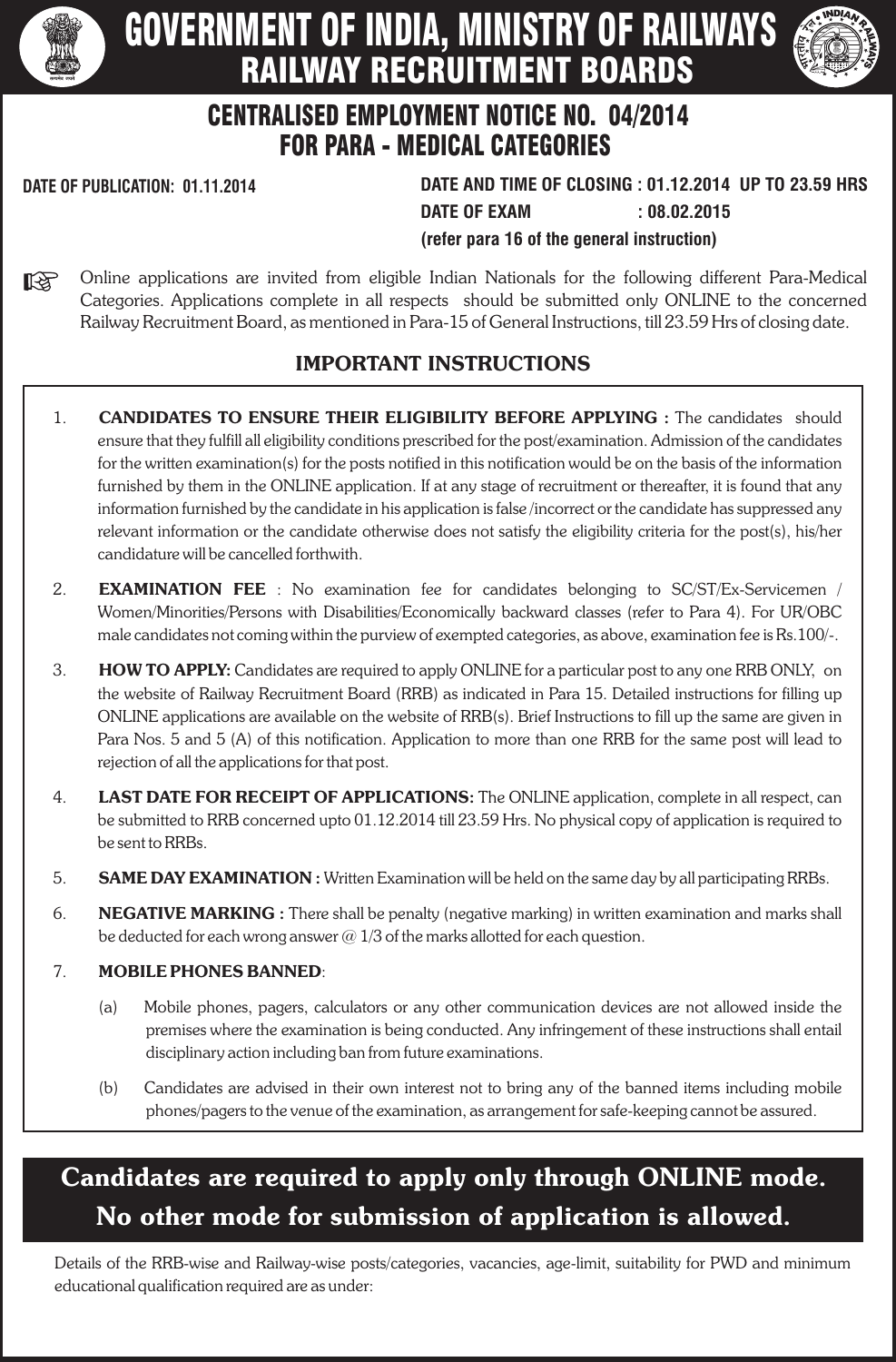| <b>FOR PWD</b><br><b>AGE LIMIT</b><br>NO.<br>$+GP$<br><b>RRB</b><br><b>RLY</b><br>STD.<br>PARTICULARS, EXPERIENCES<br><b>PWD</b><br>(OH/VH/HH)<br>AS ON<br>UR<br>SC<br>AND OTHER CONDITIONS<br><b>ST</b><br>OBC*<br><b>TOTAL</b><br><b>ExSM</b><br>01.01.2015<br>VH<br>HH<br>OH<br>$\mathbf{3}$<br>$5\phantom{.0}$<br>16<br>$\overline{2}$<br>12<br>13<br>$14\,$<br>$\overline{4}$<br>$6\overline{6}$<br>$\overline{7}$<br>8<br>9<br>$10$<br>15<br>17<br>18<br>$\overline{1}$ .<br>11<br>01<br>W Rly<br>14<br>${\bf 02}$<br>$\blacksquare$<br>02<br>03<br>20<br>01<br>Ahmedabad<br>SW Rly<br>05<br>04<br>12<br>03<br>01<br>$\sim$<br>$\tilde{\phantom{a}}$<br>Bangalore<br>$\blacksquare$<br>$\sim$<br>12<br>$02\,$<br>W Rly<br>07<br>02<br>01<br>02<br>$\blacksquare$<br>$\tilde{\phantom{a}}$<br>$\blacksquare$<br>Bhopal<br><b>WC Rly</b><br>$02\phantom{.0}$<br>04<br>01<br>$\blacksquare$<br>$\blacksquare$<br>01<br>$\bullet$<br>٠<br>$\bullet$<br>$02\,$<br>×.<br>×<br>Bhubaneswar<br><b>ECo Rly</b><br>$\bullet$<br>02<br>×<br>٠<br>×,<br>$\blacksquare$<br>C Rly<br>03<br>01<br>01<br>05<br>$\bullet$<br>×<br>$\bullet$<br>$\sim$<br>$\blacksquare$<br>Bilaspur<br>$\bullet$<br>$\sim$<br><b>SEC Rly</b><br>$02\,$<br>03<br>$\blacksquare$<br>01<br>$\sim$<br>$\sim$<br>$\alpha$<br>07<br>02<br>05<br>15<br>01<br>01<br>01<br>$\bullet$<br>N Rly<br>×<br>Chandigarh<br>S Rly<br>Chennai<br>12<br>04<br>16<br>02<br>01<br>01<br>$\bullet$<br>$\bullet$<br>$\sim$<br>(i) General Nursing and<br>Midwifery from School of<br>01<br>NF Rly<br>$\bullet$<br>Guwahati<br>13<br>03<br>02<br>05<br>23<br>02<br>٠<br>Nursing or other Institutions<br>recognised by Indian Nursing<br>Council or B.Sc (Nursing).<br><b>DMW</b><br>01<br>01<br>03<br>01<br>$\sim$<br>$\alpha$<br>$\mathcal{L}_{\mathcal{A}}$<br>$\sim$<br>$\bullet$<br>$C-1$<br>20-40<br><b>OL</b><br>(ii) Candidates should have a<br>9300-34800 +<br>Jammu | <b>FEE</b><br>19<br>$100/-$ | OF<br><b>EXAM</b><br>$20\,$<br>Single Stage<br>Written exam<br>followed by<br>certificates & |
|-----------------------------------------------------------------------------------------------------------------------------------------------------------------------------------------------------------------------------------------------------------------------------------------------------------------------------------------------------------------------------------------------------------------------------------------------------------------------------------------------------------------------------------------------------------------------------------------------------------------------------------------------------------------------------------------------------------------------------------------------------------------------------------------------------------------------------------------------------------------------------------------------------------------------------------------------------------------------------------------------------------------------------------------------------------------------------------------------------------------------------------------------------------------------------------------------------------------------------------------------------------------------------------------------------------------------------------------------------------------------------------------------------------------------------------------------------------------------------------------------------------------------------------------------------------------------------------------------------------------------------------------------------------------------------------------------------------------------------------------------------------------------------------------------------------------------------------------------------------------------------------------------------------------------------|-----------------------------|----------------------------------------------------------------------------------------------|
|                                                                                                                                                                                                                                                                                                                                                                                                                                                                                                                                                                                                                                                                                                                                                                                                                                                                                                                                                                                                                                                                                                                                                                                                                                                                                                                                                                                                                                                                                                                                                                                                                                                                                                                                                                                                                                                                                                                             |                             |                                                                                              |
|                                                                                                                                                                                                                                                                                                                                                                                                                                                                                                                                                                                                                                                                                                                                                                                                                                                                                                                                                                                                                                                                                                                                                                                                                                                                                                                                                                                                                                                                                                                                                                                                                                                                                                                                                                                                                                                                                                                             |                             |                                                                                              |
|                                                                                                                                                                                                                                                                                                                                                                                                                                                                                                                                                                                                                                                                                                                                                                                                                                                                                                                                                                                                                                                                                                                                                                                                                                                                                                                                                                                                                                                                                                                                                                                                                                                                                                                                                                                                                                                                                                                             |                             |                                                                                              |
|                                                                                                                                                                                                                                                                                                                                                                                                                                                                                                                                                                                                                                                                                                                                                                                                                                                                                                                                                                                                                                                                                                                                                                                                                                                                                                                                                                                                                                                                                                                                                                                                                                                                                                                                                                                                                                                                                                                             |                             |                                                                                              |
|                                                                                                                                                                                                                                                                                                                                                                                                                                                                                                                                                                                                                                                                                                                                                                                                                                                                                                                                                                                                                                                                                                                                                                                                                                                                                                                                                                                                                                                                                                                                                                                                                                                                                                                                                                                                                                                                                                                             |                             |                                                                                              |
|                                                                                                                                                                                                                                                                                                                                                                                                                                                                                                                                                                                                                                                                                                                                                                                                                                                                                                                                                                                                                                                                                                                                                                                                                                                                                                                                                                                                                                                                                                                                                                                                                                                                                                                                                                                                                                                                                                                             |                             |                                                                                              |
|                                                                                                                                                                                                                                                                                                                                                                                                                                                                                                                                                                                                                                                                                                                                                                                                                                                                                                                                                                                                                                                                                                                                                                                                                                                                                                                                                                                                                                                                                                                                                                                                                                                                                                                                                                                                                                                                                                                             |                             |                                                                                              |
|                                                                                                                                                                                                                                                                                                                                                                                                                                                                                                                                                                                                                                                                                                                                                                                                                                                                                                                                                                                                                                                                                                                                                                                                                                                                                                                                                                                                                                                                                                                                                                                                                                                                                                                                                                                                                                                                                                                             |                             |                                                                                              |
|                                                                                                                                                                                                                                                                                                                                                                                                                                                                                                                                                                                                                                                                                                                                                                                                                                                                                                                                                                                                                                                                                                                                                                                                                                                                                                                                                                                                                                                                                                                                                                                                                                                                                                                                                                                                                                                                                                                             |                             |                                                                                              |
|                                                                                                                                                                                                                                                                                                                                                                                                                                                                                                                                                                                                                                                                                                                                                                                                                                                                                                                                                                                                                                                                                                                                                                                                                                                                                                                                                                                                                                                                                                                                                                                                                                                                                                                                                                                                                                                                                                                             |                             |                                                                                              |
|                                                                                                                                                                                                                                                                                                                                                                                                                                                                                                                                                                                                                                                                                                                                                                                                                                                                                                                                                                                                                                                                                                                                                                                                                                                                                                                                                                                                                                                                                                                                                                                                                                                                                                                                                                                                                                                                                                                             |                             |                                                                                              |
|                                                                                                                                                                                                                                                                                                                                                                                                                                                                                                                                                                                                                                                                                                                                                                                                                                                                                                                                                                                                                                                                                                                                                                                                                                                                                                                                                                                                                                                                                                                                                                                                                                                                                                                                                                                                                                                                                                                             |                             |                                                                                              |
| 01<br><b>Staff Nurse</b><br>valid registration with Indian<br>Srinagar<br>GP 4600<br>Nursing Council to practice<br>03<br>03<br><b>RCF</b><br>$\sim$<br>$\sim$<br>$\alpha$<br>×<br>$\bullet$<br>$\bullet$<br>$\blacksquare$<br>as General Nurse-Midwife at                                                                                                                                                                                                                                                                                                                                                                                                                                                                                                                                                                                                                                                                                                                                                                                                                                                                                                                                                                                                                                                                                                                                                                                                                                                                                                                                                                                                                                                                                                                                                                                                                                                                  |                             | candidature<br>verification                                                                  |
| the time of submitting<br><b>SE Rly</b><br>$\bullet$<br>68<br>٠<br>$\blacksquare$<br>40<br>10<br>${\bf 06}$<br>12<br>$\alpha$<br>application                                                                                                                                                                                                                                                                                                                                                                                                                                                                                                                                                                                                                                                                                                                                                                                                                                                                                                                                                                                                                                                                                                                                                                                                                                                                                                                                                                                                                                                                                                                                                                                                                                                                                                                                                                                |                             |                                                                                              |
| E Rly<br>32<br>03<br>07<br>04<br>46<br>04<br>$\blacksquare$<br>$\tilde{\phantom{a}}$<br>٠<br>Kolkata                                                                                                                                                                                                                                                                                                                                                                                                                                                                                                                                                                                                                                                                                                                                                                                                                                                                                                                                                                                                                                                                                                                                                                                                                                                                                                                                                                                                                                                                                                                                                                                                                                                                                                                                                                                                                        |                             |                                                                                              |
| <b>M Rly</b><br>04<br>02<br>01<br>02<br>09<br>$\sim$<br>×<br>$\bullet$<br>$\sim$                                                                                                                                                                                                                                                                                                                                                                                                                                                                                                                                                                                                                                                                                                                                                                                                                                                                                                                                                                                                                                                                                                                                                                                                                                                                                                                                                                                                                                                                                                                                                                                                                                                                                                                                                                                                                                            |                             |                                                                                              |
| SE Rly<br>Malda<br>03<br>04<br>03<br>10<br>$\sim$<br>$\bullet$<br>$\epsilon$<br>$\blacksquare$<br>$\bullet$                                                                                                                                                                                                                                                                                                                                                                                                                                                                                                                                                                                                                                                                                                                                                                                                                                                                                                                                                                                                                                                                                                                                                                                                                                                                                                                                                                                                                                                                                                                                                                                                                                                                                                                                                                                                                 |                             |                                                                                              |
| C Rly<br>57<br>104<br>02<br>$\bullet$<br>17<br>20<br>10<br>01<br>10<br>Mumbai                                                                                                                                                                                                                                                                                                                                                                                                                                                                                                                                                                                                                                                                                                                                                                                                                                                                                                                                                                                                                                                                                                                                                                                                                                                                                                                                                                                                                                                                                                                                                                                                                                                                                                                                                                                                                                               |                             |                                                                                              |
| W Rly<br>07<br>04<br>11<br>02<br>01<br>$\sim$<br>$\blacksquare$<br>$\tilde{\phantom{a}}$                                                                                                                                                                                                                                                                                                                                                                                                                                                                                                                                                                                                                                                                                                                                                                                                                                                                                                                                                                                                                                                                                                                                                                                                                                                                                                                                                                                                                                                                                                                                                                                                                                                                                                                                                                                                                                    |                             |                                                                                              |
| SE Rly<br>08<br>02<br>04<br>14<br>Ranchi<br>$\bullet$<br>$\sim$<br>$\epsilon$<br>$\epsilon$<br>$\bullet$                                                                                                                                                                                                                                                                                                                                                                                                                                                                                                                                                                                                                                                                                                                                                                                                                                                                                                                                                                                                                                                                                                                                                                                                                                                                                                                                                                                                                                                                                                                                                                                                                                                                                                                                                                                                                    |                             |                                                                                              |
| 49<br>41<br>04<br>04<br>01<br><b>SC Rly</b><br>$\bullet$<br>$\sim$<br>Secunderabad<br>$\bullet$<br>$\blacksquare$                                                                                                                                                                                                                                                                                                                                                                                                                                                                                                                                                                                                                                                                                                                                                                                                                                                                                                                                                                                                                                                                                                                                                                                                                                                                                                                                                                                                                                                                                                                                                                                                                                                                                                                                                                                                           |                             |                                                                                              |
| 08<br>01<br>09<br>NF Rly<br>01<br>Siliguri<br>$\bullet$<br>$\bullet$<br>$\bullet$<br>$\bullet$<br>$\blacksquare$                                                                                                                                                                                                                                                                                                                                                                                                                                                                                                                                                                                                                                                                                                                                                                                                                                                                                                                                                                                                                                                                                                                                                                                                                                                                                                                                                                                                                                                                                                                                                                                                                                                                                                                                                                                                            |                             |                                                                                              |
| Total<br>266<br>58<br>54<br>438<br>60                                                                                                                                                                                                                                                                                                                                                                                                                                                                                                                                                                                                                                                                                                                                                                                                                                                                                                                                                                                                                                                                                                                                                                                                                                                                                                                                                                                                                                                                                                                                                                                                                                                                                                                                                                                                                                                                                       |                             |                                                                                              |
| W Rly<br>04<br>01<br>02<br>04<br>11<br>01<br>$\bullet$<br>$\epsilon$<br>Ahmedabad<br>$\sim$                                                                                                                                                                                                                                                                                                                                                                                                                                                                                                                                                                                                                                                                                                                                                                                                                                                                                                                                                                                                                                                                                                                                                                                                                                                                                                                                                                                                                                                                                                                                                                                                                                                                                                                                                                                                                                 |                             |                                                                                              |
| SW Rly<br>17<br>02<br>02<br>21<br>02<br>Bangalore<br>$\blacksquare$<br>$\sim$<br>$\bullet$<br>$\epsilon$                                                                                                                                                                                                                                                                                                                                                                                                                                                                                                                                                                                                                                                                                                                                                                                                                                                                                                                                                                                                                                                                                                                                                                                                                                                                                                                                                                                                                                                                                                                                                                                                                                                                                                                                                                                                                    |                             |                                                                                              |
| C Rly<br>03<br>06<br>01<br>01<br>01<br>$\bullet$<br>$\mathcal{L}_{\mathcal{A}}$<br>$\bullet$<br>$\sim$<br>Bilaspur                                                                                                                                                                                                                                                                                                                                                                                                                                                                                                                                                                                                                                                                                                                                                                                                                                                                                                                                                                                                                                                                                                                                                                                                                                                                                                                                                                                                                                                                                                                                                                                                                                                                                                                                                                                                          |                             |                                                                                              |
| 01<br>01<br>02<br><b>SEC RIy</b><br>$\bullet$<br>$\bullet$<br>$\mathcal{L}_{\mathcal{A}}$<br>$\epsilon$<br>$\bullet$<br>$\bullet$                                                                                                                                                                                                                                                                                                                                                                                                                                                                                                                                                                                                                                                                                                                                                                                                                                                                                                                                                                                                                                                                                                                                                                                                                                                                                                                                                                                                                                                                                                                                                                                                                                                                                                                                                                                           |                             |                                                                                              |
| N Rly<br>Chandigarh<br>07<br>02<br>01<br>03<br>13<br>01<br>$\mathcal{L}_{\mathcal{A}}$<br>$\bullet$<br>$\bullet$                                                                                                                                                                                                                                                                                                                                                                                                                                                                                                                                                                                                                                                                                                                                                                                                                                                                                                                                                                                                                                                                                                                                                                                                                                                                                                                                                                                                                                                                                                                                                                                                                                                                                                                                                                                                            |                             |                                                                                              |
| S Rly<br>01<br>01<br>01<br>13<br>05<br>04<br>07<br>29<br>03<br>Chennai<br>B.Sc Chemistry plus (a) 1 year<br>Diploma in Health/ Sanitary                                                                                                                                                                                                                                                                                                                                                                                                                                                                                                                                                                                                                                                                                                                                                                                                                                                                                                                                                                                                                                                                                                                                                                                                                                                                                                                                                                                                                                                                                                                                                                                                                                                                                                                                                                                     |                             | Single Stage<br>Written exam<br>followed by<br>certificates &                                |
| Inspector (OR) (b) 1 year National<br>NF Rly<br>11<br>03<br>03<br>18<br>02<br>Trade Certificate (NTC) in<br>Guwahati<br>01<br>$\bullet$<br>$\bullet$<br>$\bullet$<br>Health/ Sanitary Inspector<br>Health & Malaria<br>9300-34800+<br>OA, OL, LV                                                                                                                                                                                                                                                                                                                                                                                                                                                                                                                                                                                                                                                                                                                                                                                                                                                                                                                                                                                                                                                                                                                                                                                                                                                                                                                                                                                                                                                                                                                                                                                                                                                                            |                             |                                                                                              |
| $C-1$<br>02<br>18-33<br>awarded by National Council for<br><b>HH</b><br>Inspector<br>GP 4200<br>SE Rly<br>10<br>02<br>01<br>03<br>16<br>$\mathcal{L}_{\mathcal{A}}$<br>$\epsilon$<br>$\sim$<br>$\bullet$<br>Vocational Training, Ministry of<br>Gr.III<br>Labour and Employment, Govt. of<br>Kolkata<br>India, New Delhi                                                                                                                                                                                                                                                                                                                                                                                                                                                                                                                                                                                                                                                                                                                                                                                                                                                                                                                                                                                                                                                                                                                                                                                                                                                                                                                                                                                                                                                                                                                                                                                                    | $100/-$                     | candidature<br>verification                                                                  |
| 05<br>02<br>01<br>08<br>E Rly<br>$\bullet$<br>٠<br>$\bullet$<br>$\sim$<br>$\blacksquare$                                                                                                                                                                                                                                                                                                                                                                                                                                                                                                                                                                                                                                                                                                                                                                                                                                                                                                                                                                                                                                                                                                                                                                                                                                                                                                                                                                                                                                                                                                                                                                                                                                                                                                                                                                                                                                    |                             |                                                                                              |
| <b>SE Rly</b><br>ж.<br>Malda<br>04<br>02<br>01<br>07<br>$\bullet$<br>$\epsilon$<br>$\bullet$<br>$\blacksquare$                                                                                                                                                                                                                                                                                                                                                                                                                                                                                                                                                                                                                                                                                                                                                                                                                                                                                                                                                                                                                                                                                                                                                                                                                                                                                                                                                                                                                                                                                                                                                                                                                                                                                                                                                                                                              |                             |                                                                                              |
| C Rly<br>32<br>11<br>07<br>57<br>06<br>07<br>01<br>01<br>$\bullet$<br>Mumbai                                                                                                                                                                                                                                                                                                                                                                                                                                                                                                                                                                                                                                                                                                                                                                                                                                                                                                                                                                                                                                                                                                                                                                                                                                                                                                                                                                                                                                                                                                                                                                                                                                                                                                                                                                                                                                                |                             |                                                                                              |
| W Rly<br>09<br>01<br>02<br>03<br>15<br>01<br>$\bullet$<br>$\sim$<br>$\sim$                                                                                                                                                                                                                                                                                                                                                                                                                                                                                                                                                                                                                                                                                                                                                                                                                                                                                                                                                                                                                                                                                                                                                                                                                                                                                                                                                                                                                                                                                                                                                                                                                                                                                                                                                                                                                                                  |                             |                                                                                              |
| <b>SE Rly</b><br>12<br>03<br>05<br>Ranchi<br>01<br>21<br>٠<br>$\sim$<br>$\bullet$<br>$\epsilon$                                                                                                                                                                                                                                                                                                                                                                                                                                                                                                                                                                                                                                                                                                                                                                                                                                                                                                                                                                                                                                                                                                                                                                                                                                                                                                                                                                                                                                                                                                                                                                                                                                                                                                                                                                                                                             |                             |                                                                                              |
| NF Rly<br>Siliguri<br>02<br>03<br>01<br>$\bullet$<br>$\sim$<br>$\sim$<br>$\blacksquare$<br>$\sim$<br>$\sim$                                                                                                                                                                                                                                                                                                                                                                                                                                                                                                                                                                                                                                                                                                                                                                                                                                                                                                                                                                                                                                                                                                                                                                                                                                                                                                                                                                                                                                                                                                                                                                                                                                                                                                                                                                                                                 |                             |                                                                                              |
| 126<br>43<br>227<br>Total<br>34<br>24                                                                                                                                                                                                                                                                                                                                                                                                                                                                                                                                                                                                                                                                                                                                                                                                                                                                                                                                                                                                                                                                                                                                                                                                                                                                                                                                                                                                                                                                                                                                                                                                                                                                                                                                                                                                                                                                                       |                             |                                                                                              |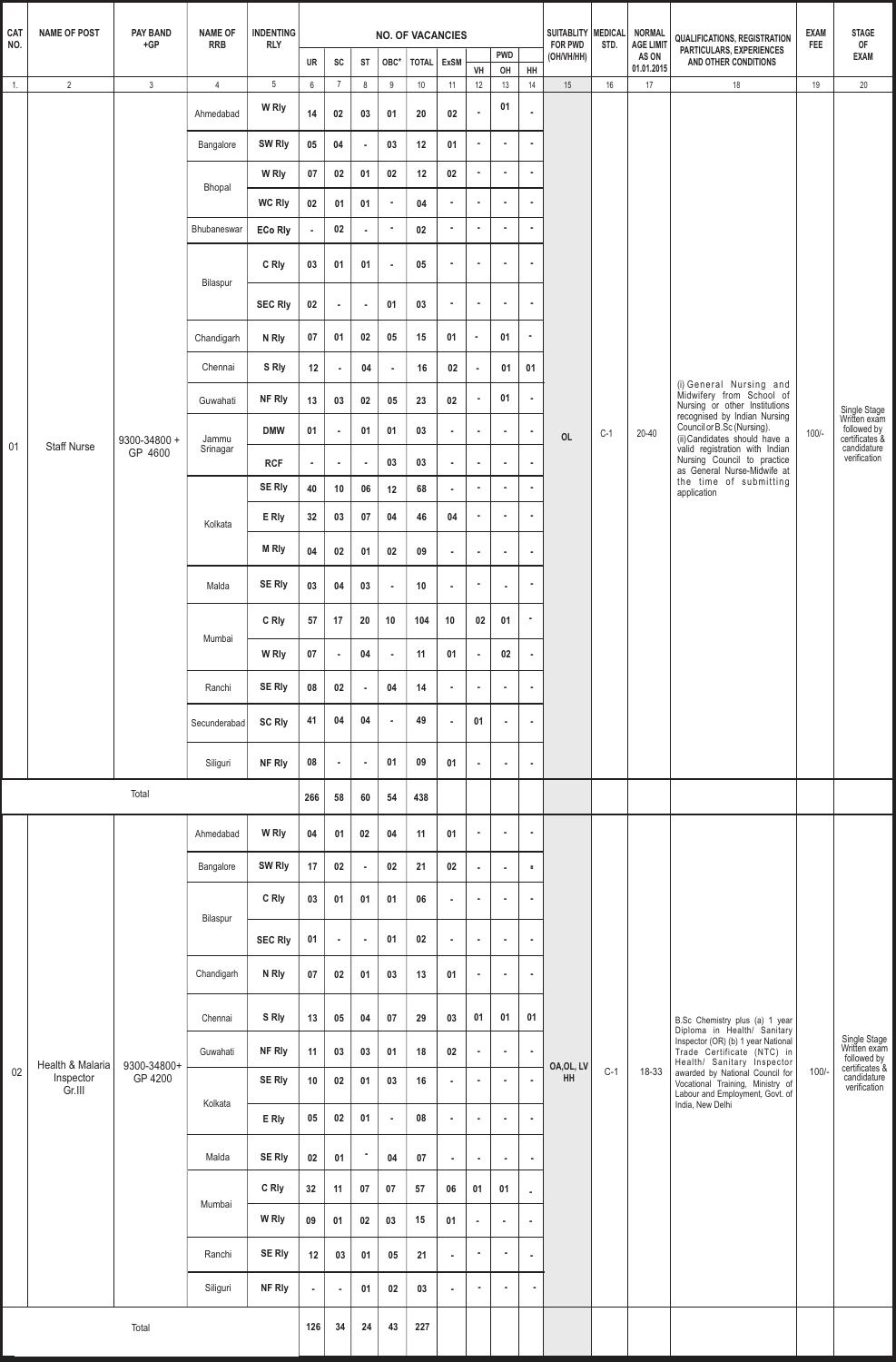| CAT              | <b>NAME OF POST</b>   | <b>NAME OF</b><br><b>PAY BAND</b><br><b>INDENTING</b><br><b>NO. OF VACANCIES</b> |                |                 |                 | SUITABLITY MEDICAL          |                | <b>NORMAL</b>  | <b>QUALIFICATIONS, REGISTRATION</b> | <b>EXAM</b>    | <b>STAGE</b>   |                             |                             |                       |       |                                         |                                                                                                                                                                                                                                                     |            |                                                                                              |
|------------------|-----------------------|----------------------------------------------------------------------------------|----------------|-----------------|-----------------|-----------------------------|----------------|----------------|-------------------------------------|----------------|----------------|-----------------------------|-----------------------------|-----------------------|-------|-----------------------------------------|-----------------------------------------------------------------------------------------------------------------------------------------------------------------------------------------------------------------------------------------------------|------------|----------------------------------------------------------------------------------------------|
| NO.              |                       | $+GP$                                                                            | <b>RRB</b>     | <b>RLY</b>      | UR              | SC                          | ST             | OBC*           | TOTAL ExSM                          |                | VH             | <b>PWD</b><br>OH            | ${\sf HH}$                  | FOR PWD<br>(OH/VH/HH) | STD.  | <b>AGE LIMIT</b><br>AS ON<br>01.01.2015 | PARTICULARS, EXPERIENCES<br>AND OTHER CONDITIONS                                                                                                                                                                                                    | <b>FEE</b> | OF<br><b>EXAM</b>                                                                            |
| $\overline{1}$ . | $\overline{2}$        | $\mathbf{3}$                                                                     | $\overline{4}$ | $5\phantom{.0}$ | $6\phantom{.0}$ | $\overline{7}$              | 8              | 9              | 10                                  | 11             | 12             | 13                          | 14                          | 15                    | 16    | 17                                      | 18                                                                                                                                                                                                                                                  | 19         | 20                                                                                           |
|                  |                       |                                                                                  | Ahmedabad      | W Rly           | 05              | 02                          | 01             | 02             | 10                                  | 01             | $\sim$         | $\mathcal{L}_{\mathcal{A}}$ | $\mathcal{L}_{\mathcal{A}}$ |                       |       |                                         |                                                                                                                                                                                                                                                     |            |                                                                                              |
|                  |                       | Bhopal                                                                           | W Rly          | 03              | $\sim$          | 01                          | 02             | 06             | 01                                  | $\sim$         | $\mathbf{r}$   | $\sim$                      |                             |                       |       |                                         |                                                                                                                                                                                                                                                     |            |                                                                                              |
|                  |                       |                                                                                  | Bilaspur       | C Rly           | 03              | 01                          | 01             | 01             | 06                                  | $\mathbf{r}$   | $\alpha$       | $\alpha$                    | $\epsilon$                  |                       |       |                                         |                                                                                                                                                                                                                                                     |            |                                                                                              |
|                  |                       |                                                                                  |                | <b>SEC RIy</b>  | 02              | 01                          | $\sim$         | 02             | 05                                  | $\sim$         | $\alpha$       | $\alpha$                    | $\mathcal{L}_{\mathcal{A}}$ |                       |       |                                         |                                                                                                                                                                                                                                                     |            |                                                                                              |
|                  |                       |                                                                                  | Chennai        | S Rly           | 08              | 04                          | 02             | 05             | 19                                  | 02             | $\sim$         | 01                          | $\blacksquare$              |                       |       |                                         |                                                                                                                                                                                                                                                     |            |                                                                                              |
|                  |                       |                                                                                  | Guwahati       | NF Rly          | 10              | 01                          | $\blacksquare$ | 02             | 13                                  | 01             | $\bullet$      | $\bullet$                   | 01                          |                       |       |                                         | (10+2) in Science or its<br>equivalent, with 2 years Diploma                                                                                                                                                                                        |            | Single Stage<br>Written exam                                                                 |
| 03               | Pharmacist - III      | 5200-20200+<br>GPRs. 2800                                                        |                | E Rly           | 06              | 03                          | 04             | 02             | 15                                  | $\sim$         | $\sim$         | $\sim$                      | $\mathcal{L}$               | OA, OL,<br>OAL,       | $C-2$ | $20 - 35$                               | in Pharmacy and registration with<br>Pharmacy Council of India OR<br>State Pharmacy Council. (Proof                                                                                                                                                 | $100/-$    | followed by<br>certificates &<br>candidature                                                 |
|                  |                       |                                                                                  | Kolkata        | SE Rly          | ${\bf 05}$      | 02                          | 01             | 02             | 10                                  | $\bullet$      | $\sim$         | $\mathcal{L}_{\mathcal{A}}$ | $\mathcal{L}_{\mathcal{A}}$ |                       |       |                                         | to be attached)                                                                                                                                                                                                                                     |            | verification                                                                                 |
|                  |                       |                                                                                  |                | <b>MRIy</b>     | 01              | $\mathcal{L}_{\mathcal{A}}$ | $\bullet$      | $\blacksquare$ | 01                                  | $\blacksquare$ | $\sim$         | $\mathcal{L}_{\mathcal{A}}$ | $\mathcal{L}_{\mathcal{A}}$ |                       |       |                                         |                                                                                                                                                                                                                                                     |            |                                                                                              |
|                  |                       |                                                                                  | Malda          | <b>SE Rly</b>   | 03              | 01                          | $\epsilon$     | 03             | 07                                  | $\alpha$       | $\epsilon$     | $\bullet$                   | $\epsilon$                  |                       |       |                                         |                                                                                                                                                                                                                                                     |            |                                                                                              |
|                  |                       |                                                                                  | Mumbai         | <b>CR Rly</b>   | 28              | 08                          | 07             | 05             | 48                                  | 05             | $\blacksquare$ | 01                          | $\epsilon$                  |                       |       |                                         |                                                                                                                                                                                                                                                     |            |                                                                                              |
|                  |                       |                                                                                  |                | W Rly           | 04              | 03                          | 01             | 03             | 11                                  | 01             | $\blacksquare$ | $\bullet$                   | $\bullet$                   |                       |       |                                         |                                                                                                                                                                                                                                                     |            |                                                                                              |
|                  |                       |                                                                                  | Muzaffarpur    | <b>EC Rly</b>   | 05              | $\blacksquare$              | $\sim$         | $\blacksquare$ | 05                                  | $\blacksquare$ | $\blacksquare$ | $\bullet$                   | 05                          |                       |       |                                         |                                                                                                                                                                                                                                                     |            |                                                                                              |
|                  |                       |                                                                                  | Ranchi         | SE Rly          | 04              | 01                          | $\sim$         | 01             | 06                                  | $\sim$         | $\sim$         | $\mathbf{r}$                | $\sim$                      |                       |       |                                         |                                                                                                                                                                                                                                                     |            |                                                                                              |
|                  |                       |                                                                                  | Siliguri       | NF Rly          | 03              | 01                          | 01             | 01             | 06                                  | $\bullet$      | $\bullet$      | 01                          | $\sim$                      |                       |       |                                         |                                                                                                                                                                                                                                                     |            |                                                                                              |
| Total            |                       |                                                                                  |                |                 |                 | 28                          | 19             | 31             | 168                                 |                |                |                             |                             |                       |       |                                         |                                                                                                                                                                                                                                                     |            |                                                                                              |
|                  |                       | 5200-20200+<br>GP 2400                                                           | Ahmedabad      | W Rly           | $02\,$          | $\sim$                      | $\bullet$      | $\blacksquare$ | 02                                  | ٠              | $\bullet$      | $\bullet$                   | $\alpha$                    |                       |       |                                         | "Higher Secondary (10+2) from a<br>recognized Board / University and<br>one year certificate course in ECG<br>Technician from recognized<br>institution"                                                                                            | $100/-$    |                                                                                              |
| 04               | <b>ECG Technician</b> |                                                                                  | <b>Bhopal</b>  | <b>WC Rly</b>   | 01              | $\bullet$                   | $\bullet$      | $\blacksquare$ | 01                                  | ٠              | $\blacksquare$ | $\bullet$                   | $\epsilon$                  | Not                   | $C-1$ |                                         |                                                                                                                                                                                                                                                     |            | Single Stage<br>Written exam<br>followed by<br>certificates &<br>candidature<br>verification |
|                  |                       |                                                                                  | Guwahati       | NF Rly          | 01              | $\bullet$                   | $\bullet$      | $\bullet$      | 01                                  | $\alpha$       | $\bullet$      | $\alpha$                    | $\sim$                      | Suitable              |       | 18-33                                   |                                                                                                                                                                                                                                                     |            |                                                                                              |
|                  |                       |                                                                                  | Patna          | <b>EC Rly</b>   | 01              | ×                           | ×              | 01             | 02                                  | $\blacksquare$ | $\sim$         | ٠                           | $\bullet$                   |                       |       |                                         |                                                                                                                                                                                                                                                     |            |                                                                                              |
|                  |                       | Total                                                                            |                |                 | 05              | $\sim$                      | $\blacksquare$ | 01             | 06                                  |                |                |                             |                             |                       |       |                                         |                                                                                                                                                                                                                                                     |            |                                                                                              |
|                  |                       |                                                                                  | Bhopal         | <b>WC Rly</b>   | 01              | $\bullet$                   | $\blacksquare$ | $\bullet$      | 01                                  | $\sim$         | $\blacksquare$ | $\alpha$                    | $\blacksquare$              |                       |       |                                         |                                                                                                                                                                                                                                                     |            |                                                                                              |
|                  |                       |                                                                                  | Bilaspur       | C Rly           | $\sim$          | 01                          | $\bullet$      | 01             | 02                                  | ٠              | $\bullet$      | $\sim$                      | $\sim$                      |                       |       |                                         |                                                                                                                                                                                                                                                     |            |                                                                                              |
|                  |                       |                                                                                  | Chandigarh     | N Rly           | 01              | 01                          | $\epsilon$     | ٠              | 02                                  | ٠              | ٠              | $\blacksquare$              | $\bullet$                   |                       |       |                                         |                                                                                                                                                                                                                                                     |            |                                                                                              |
|                  |                       |                                                                                  | Chennai        | S Rly           | 03              | 01                          | $\bullet$      | $\blacksquare$ | 04                                  | $\bullet$      | $\sim$         | $\sim$                      | $\bullet$                   |                       |       |                                         |                                                                                                                                                                                                                                                     |            | Single Stage<br>Written exam                                                                 |
|                  | 05 Radiographer       | 5200-20200+<br>GP 2800                                                           | Guwahati       | NF Rly          | 02              | 01                          | 01             | $\bullet$      | 04                                  | $\bullet$      | $\sim$         | $\bullet$                   | $\alpha$                    | OA, OL,<br>BL, HH     | $B-1$ | 19-33                                   | 10+2 with Physics & Chemistry<br>and Diploma in Radiography/ $X$<br>Ray Technician/ Radio Diognosis<br>Technology (2 years course) from<br>recognized institution. Science<br>graduates with Diploma in<br>Radiography / $X$ Ray Technician/<br>Rad | $100/-$    | followed by<br>certificates <sup>8</sup><br>candidature<br>verification                      |
|                  |                       |                                                                                  |                | C Rly           | 05              | 01                          | 01             | $\sim$         | 07                                  | 01             | $\sim$         | $\sim$                      | $\sim$                      |                       |       |                                         |                                                                                                                                                                                                                                                     |            |                                                                                              |
|                  |                       |                                                                                  | Mumbai         | W Rly           | $\bullet$       | 01                          | 01             | $\mathbf{r}$   | 02                                  | $\sim$         | $\sim$         | $\mathbf{r}$                | $\sim$                      |                       |       |                                         |                                                                                                                                                                                                                                                     |            |                                                                                              |
|                  |                       |                                                                                  | Patna          | EC Rly          | 01              | 01                          | $\blacksquare$ | 01             | 03                                  | $\bullet$      | $\blacksquare$ | $\sim$                      | $\bullet$                   |                       |       |                                         |                                                                                                                                                                                                                                                     |            |                                                                                              |
|                  |                       | 13                                                                               | 07             | 03              | 02              | 25                          |                |                |                                     |                |                |                             |                             |                       |       |                                         |                                                                                                                                                                                                                                                     |            |                                                                                              |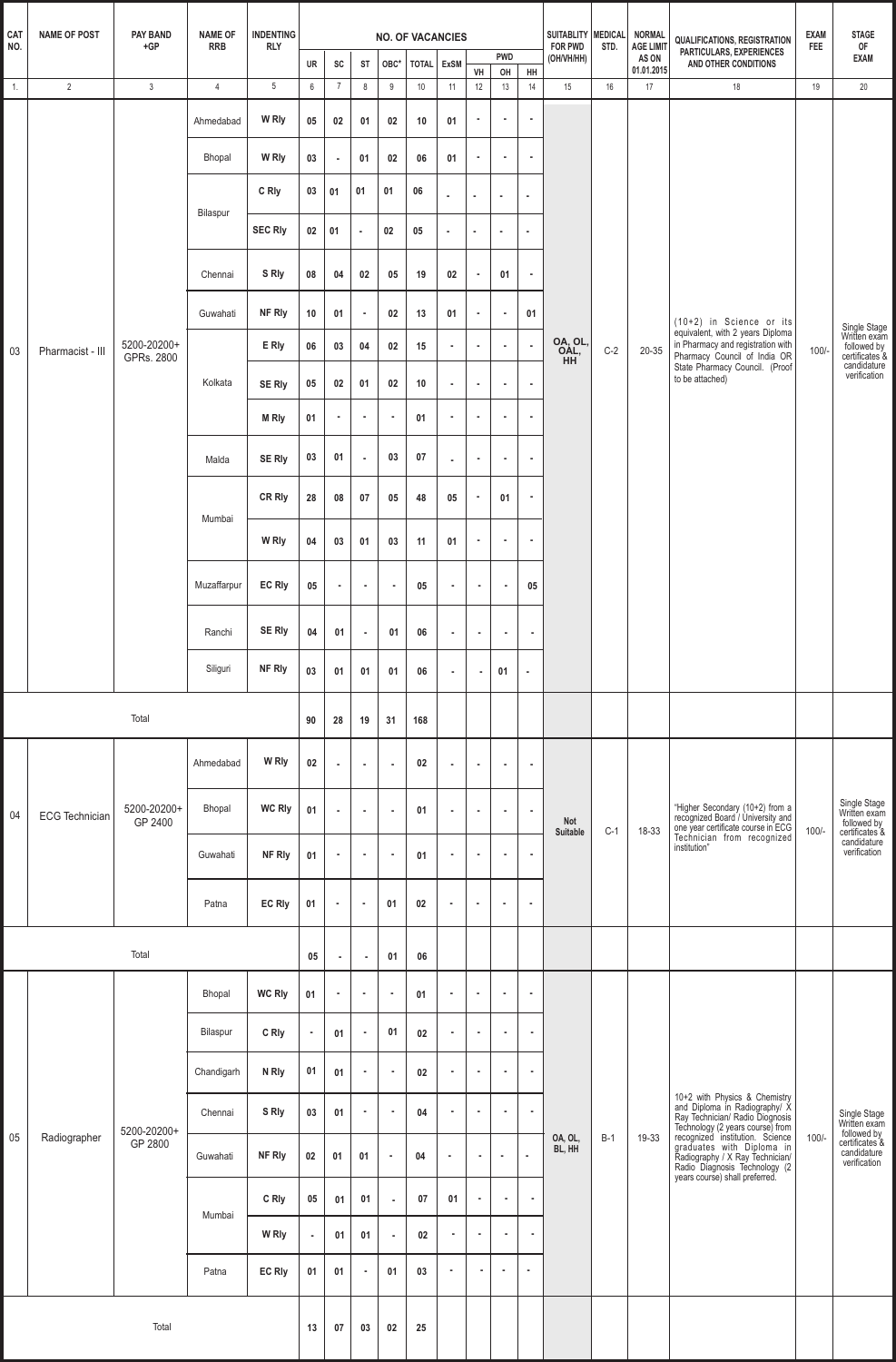| CAT<br><b>NAME OF POST</b><br><b>PAY BAND</b> |                                          |                       | <b>NAME OF</b>     | <b>INDENTING</b>  |           |                |                |                | <b>NO. OF VACANCIES</b> |                |                |                  |                             | <b>MEDICAL</b><br><b>SUITABLITY</b> |           | <b>NORMAL</b>                           | <b>QUALIFICATIONS, REGISTRATION</b>                                                                                                                                            | <b>EXAM</b> | <b>STAGE</b>                                                                                               |  |  |
|-----------------------------------------------|------------------------------------------|-----------------------|--------------------|-------------------|-----------|----------------|----------------|----------------|-------------------------|----------------|----------------|------------------|-----------------------------|-------------------------------------|-----------|-----------------------------------------|--------------------------------------------------------------------------------------------------------------------------------------------------------------------------------|-------------|------------------------------------------------------------------------------------------------------------|--|--|
| NO.                                           |                                          | $+GP$                 | <b>RRB</b>         | <b>RLY</b>        | <b>UR</b> | SC             | <b>ST</b>      | OBC*           | <b>TOTAL</b>            | <b>ExSM</b>    | VH             | <b>PWD</b><br>OH | HH                          | <b>FOR PWD</b><br>(OH/VH/HH)        | STD.      | <b>AGE LIMIT</b><br>AS ON<br>01.01.2015 | PARTICULARS, EXPERIENCES<br>AND OTHER CONDITIONS                                                                                                                               | <b>FEE</b>  | 0F<br><b>EXAM</b>                                                                                          |  |  |
| 1.                                            | $\overline{2}$                           | $\mathbf{3}$          | $\overline{4}$     | 5                 | $6\,$     | $\overline{7}$ | $\,8\,$        | 9              | 10                      | 11             | 12             | 13               | 14                          | 15                                  | 16        | 17                                      | 18                                                                                                                                                                             | 19          | 20                                                                                                         |  |  |
|                                               |                                          |                       | Bhopal             | <b>WC RIV</b>     | 02        |                | $\sim$         | $\blacksquare$ | 02                      |                | $\blacksquare$ |                  | $\bullet$                   |                                     |           |                                         | "Matriculation with Science plus<br>Diploma in Medical Lab<br>Technology (DMLT) OR                                                                                             |             |                                                                                                            |  |  |
|                                               |                                          |                       | Chandigarh         | N RI <sub>V</sub> | 03        | 01             | ×              | 03             | 07                      | 01             | ٠              | 02               | $\blacksquare$              |                                     |           |                                         | Certificate Course in Medical<br>Lab Technology subject to the<br>fulfillment of the underlying<br>condition 01. The Course has                                                |             |                                                                                                            |  |  |
| 06                                            | Lab Assistant                            | 5200-20200+           | Chennai            | S Rly             | 04        | 01             |                | 02             | 07                      | ٠              | $\alpha$       | 01               | $\bullet$                   | OL, BL,                             | $B-1$     | 18-33                                   | been done from an Institution<br>which is recognised by a<br>University or the Technical<br>Board of Govt./State Govt./                                                        | $100/-$     | Single Stage<br>Written exam<br>followed by<br>certificates &                                              |  |  |
|                                               | Gr II                                    | GP 2000               | Jammu<br>Srinagar  | <b>RCF</b>        | 02        |                | $\blacksquare$ | 01             | 03                      |                | $\blacksquare$ |                  | $\blacksquare$              | <b>HH</b>                           |           |                                         | Central Govt. Authority. 02. The<br>duration of the course is atleast<br>one year. 03. During the course<br>the candidates should have                                         |             | candidature<br>verification                                                                                |  |  |
|                                               |                                          |                       | Mumbai             | C Rly             | 02        | $\alpha$       | $\bullet$      | $\blacksquare$ | 02                      |                | $\bullet$      |                  | $\sim$                      |                                     |           |                                         | done the training on full time<br>basis. 04. At the end of the<br>course there should be a system<br>of examination which has been                                             |             |                                                                                                            |  |  |
|                                               |                                          |                       | Patna              | <b>EC Rly</b>     | 03        | 01             | $\bullet$      | 01             | 05                      |                | $\blacksquare$ |                  | $\alpha$                    |                                     |           |                                         | successfully passed by the<br>candidates."                                                                                                                                     |             |                                                                                                            |  |  |
|                                               |                                          | Total                 |                    |                   | 16        | 03             | ×              | 07             | 26                      |                |                |                  |                             |                                     |           |                                         |                                                                                                                                                                                |             |                                                                                                            |  |  |
|                                               |                                          |                       | Bilaspur           | <b>SEC Rly</b>    | $\sim$    | $\alpha$       | 01             | ٠              | 01                      | ×.             | $\mathbf{r}$   | $\alpha$         | $\sim$                      |                                     |           |                                         | B.Sc with Bio-Chemistry / Micro<br>Biology / Life Science / B.Sc with                                                                                                          |             |                                                                                                            |  |  |
|                                               |                                          |                       | Chennai            | S Rly             | 03        | 02             | $\bullet$      | ٠              | 05                      | $\sim$         | $\sim$         | $\blacksquare$   | $\mathcal{L}_{\mathcal{A}}$ | OA,                                 |           |                                         | Chemistry and Biology as main<br>or as optional/subsidiary                                                                                                                     |             | Single Stage<br>Written exam                                                                               |  |  |
| 07                                            | Lab Superintendent<br>Gr III             | 9300-34800<br>GP 4200 | Kolkata            | <b>SE Rly</b>     | 04        | 01             | $\bullet$      | 01             | 06                      |                | $\bullet$      |                  | $\alpha$                    | OL, OAL,<br>BL, B, LV,<br><b>HH</b> | $B-1$     | 18-33                                   | subjects or equivalent plus<br>Diploma in Medical Lab<br>Technology (DMLT) or                                                                                                  | 100/        | followed by<br>certificates &<br>candidature                                                               |  |  |
|                                               |                                          |                       | Mumbai             | C Rly             | 06        | 02             | 02             | 01             | 11                      | 01             | ٠              | $\alpha$         | $\alpha$                    |                                     |           |                                         | equivalent OR B.Sc in Medical<br>Technology (Laboratory) from a                                                                                                                |             | verification                                                                                               |  |  |
|                                               |                                          |                       | Ranchi             | <b>SE Rly</b>     | 05        | 01             |                | 02             | 08                      |                | $\blacksquare$ |                  | $\mathcal{L}_{\mathcal{A}}$ |                                     |           |                                         | recognized institution.                                                                                                                                                        |             |                                                                                                            |  |  |
|                                               |                                          | 18                    | 06                 | 03                | 04        | 31             |                |                |                         |                |                |                  |                             |                                     |           |                                         |                                                                                                                                                                                |             |                                                                                                            |  |  |
| 08                                            | Haemo Dialysis<br>Technician             | 9300-34800<br>GP 4200 | Mumbai             | W Rly             | 01        | ٠              |                | ٠              | 01                      | $\blacksquare$ | $\blacksquare$ | $\blacksquare$   | $\bullet$                   | OL, HH                              | $B-1$     | 20-33                                   | B.Sc plus Diploma in Haemo-<br>dialysis or two years satisfactory in-<br>House Training/Experience in<br>Haemodialysis work in a reputed<br>institution (Proof to be attached) | $100/-$     | Single Stage<br>Written exam<br>followed by<br>certificates &<br>candidature<br>verification               |  |  |
| Total                                         |                                          |                       |                    |                   |           | $\alpha$       | $\sim$         | $\blacksquare$ | 01                      |                |                |                  |                             |                                     |           |                                         |                                                                                                                                                                                |             |                                                                                                            |  |  |
|                                               | Cardiology<br>09<br>Technician           |                       |                    |                   | Kolkata   | E Rly          | 01             | ×              |                         | ٠              | 01             | ٠                | ٠                           | ×.                                  | $\bullet$ |                                         |                                                                                                                                                                                |             | Higher Secondary (10+2) in<br>Science and certificate course or                                            |  |  |
|                                               |                                          | 5200-20200<br>GP 2400 |                    | M Rly             | 01        | $\alpha$       |                | ٠              | 01                      | ٠              | $\bullet$      | $\mathbf{r}$     | $\bullet$                   | <b>Not</b><br><b>Suitable</b>       | $B-1$     | 18-33                                   | Diploma in Cardiology Lab<br>Investigations consisting of ECG,<br>Holter & TMT. Candidate trained                                                                              | $100/-$     | Single Stage<br>Written exam<br>followed by<br>certificates &                                              |  |  |
|                                               |                                          |                       | Patna              | <b>EC Rly</b>     | 01        | $\alpha$       |                | 01             | 02                      | $\blacksquare$ | ×              | $\bullet$        | $\alpha$                    |                                     |           |                                         | in Echocardiography is preferable                                                                                                                                              |             | candidature<br>verification                                                                                |  |  |
| Total                                         |                                          |                       |                    |                   |           |                | $\bullet$      | 01             | 04                      |                |                |                  |                             |                                     |           |                                         |                                                                                                                                                                                |             |                                                                                                            |  |  |
| 10                                            | Audiologist<br>cum - Speech<br>Therapist | 5200-20200<br>GP 2800 | Kolkata            | E Rly             | 01        | $\blacksquare$ | $\blacksquare$ | $\sim$         | 01                      | ٠              | ٠              | ×                | $\sim$                      | <b>Not</b><br>Suitable              | $B-1$     | 18-33                                   | (I)B.Sc and Diploma in Audio &<br>Speech Theraphy (ii) 2 years<br>experience in the related field.                                                                             | $100/-$     | Single Stage<br>Written exam<br>followed by<br>certificates &<br>candidature<br>verification               |  |  |
|                                               |                                          | Total                 |                    |                   | 01        | $\alpha$       | $\bullet$      | $\blacksquare$ | 01                      |                |                |                  |                             |                                     |           |                                         |                                                                                                                                                                                |             |                                                                                                            |  |  |
|                                               |                                          |                       | Ajmer              | <b>WC Rly</b>     | 01        | $\mathbf{r}$   | $\bullet$      | ×,             | 01                      | ٠              | $\blacksquare$ | $\overline{a}$   | $\alpha$                    |                                     |           |                                         |                                                                                                                                                                                |             |                                                                                                            |  |  |
|                                               |                                          |                       | Jammu-<br>Srinagar | <b>RCF</b>        | 01        |                | $\blacksquare$ | $\alpha$       | 01                      |                | $\sim$         | ×                |                             |                                     |           |                                         |                                                                                                                                                                                |             |                                                                                                            |  |  |
| 11                                            | Physiotherapist                          | 9300-34800            |                    | <b>SE RIV</b>     | 01        | $\bullet$      | $\sim$         | $\sim$         | 01                      | ٠              | $\bullet$      | $\blacksquare$   | $\blacksquare$              | OL, BL, B,                          | $C-1$     | 18-33                                   | 10+2 (with Science)Plus Diploma<br>/Degree in Physiotherapy from a                                                                                                             | $100/-$     | Single Stage<br>Written exam<br>followed by                                                                |  |  |
|                                               |                                          | GP 4200               | Kolkata            | <b>M Rly</b>      | 01        | $\blacksquare$ | $\blacksquare$ | 01             | 02                      | ٠              | ٠              |                  | $\alpha$                    | LV, HH                              |           |                                         | recognized University /Institution.                                                                                                                                            |             | interview,<br>certificates &<br>candidature<br>verification                                                |  |  |
|                                               |                                          |                       | Mumbai             | W Rly             | $\bullet$ | $\bullet$      | 01             | $\blacksquare$ | 01                      | ٠              | $\blacksquare$ | $\blacksquare$   | $\tilde{\phantom{a}}$       |                                     |           |                                         |                                                                                                                                                                                |             |                                                                                                            |  |  |
|                                               |                                          |                       | Patna              | <b>EC Rly</b>     | 01        | 01             | $\blacksquare$ | 01             | 03                      | $\blacksquare$ | $\alpha$       | ٠                |                             |                                     |           |                                         |                                                                                                                                                                                |             |                                                                                                            |  |  |
|                                               |                                          | Total                 |                    |                   | 05        | 01             | 01             | 02             | 09                      |                |                |                  |                             |                                     |           |                                         |                                                                                                                                                                                |             |                                                                                                            |  |  |
|                                               | <b>District</b>                          | 9300-34800+           | Guwahati           | NF. Rly           | 01        | $\blacksquare$ | $\blacksquare$ | $\blacksquare$ | 01                      | ٠              | $\bullet$      | $\blacksquare$   | $\epsilon$                  | Not<br>$B-1$<br>Suitable            |           | 22-35                                   | Post Graduate in Sociology/<br>Social work/ Community Education<br>or allied subject with similar course<br>contents or graduation in one of                                   | $100/-$     | Single Stage<br>Written exam<br>followed by<br>interview,<br>certificates &<br>candidature<br>verification |  |  |
|                                               | 12<br>Extension<br>Educator              | GP 4200               | Mumbai             | W Rly             | 01        | $\bullet$      | $\blacksquare$ | 01             | 02                      | ٠              | $\bullet$      | $\blacksquare$   | $\bullet$                   |                                     |           |                                         | the above discipline with 2 year<br>Diploma in Health Education in<br>recognised University.                                                                                   |             |                                                                                                            |  |  |
|                                               |                                          | 02                    |                    | $\bullet$         | 01        | 03             |                |                |                         |                |                |                  |                             |                                     |           |                                         |                                                                                                                                                                                |             |                                                                                                            |  |  |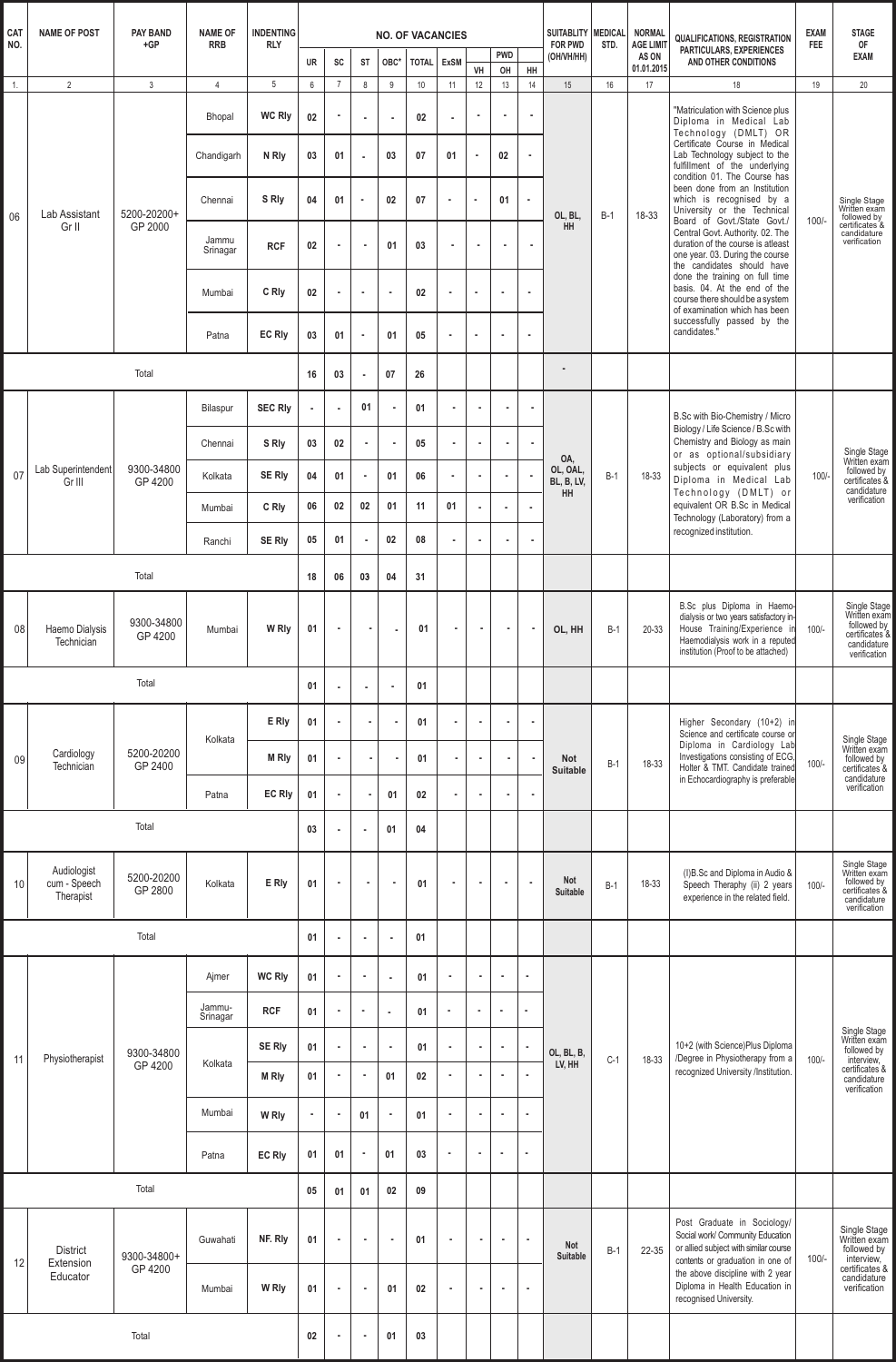| <b>CAT</b> | <b>NAME OF POST</b>                      | <b>PAY BAND</b>        | <b>NAME OF</b>    | <b>INDENTING</b><br><b>NO. OF VACANCIES</b> |           |                 |                          |                | SUITABLITY MEDICAL |                | <b>NORMAL</b>  | QUALIFICATIONS, REGISTRATION | <b>EXAM</b>  | <b>STAGE</b>           |       |                                         |                                                                                                                                                                                                                                                                                                                                   |            |                                                                                              |
|------------|------------------------------------------|------------------------|-------------------|---------------------------------------------|-----------|-----------------|--------------------------|----------------|--------------------|----------------|----------------|------------------------------|--------------|------------------------|-------|-----------------------------------------|-----------------------------------------------------------------------------------------------------------------------------------------------------------------------------------------------------------------------------------------------------------------------------------------------------------------------------------|------------|----------------------------------------------------------------------------------------------|
| NO.        |                                          | $+GP$                  | <b>RRB</b>        | <b>RLY</b>                                  | <b>UR</b> | SC              | <b>ST</b>                | OBC*           | <b>TOTAL ExSM</b>  |                |                | <b>PWD</b>                   |              | FOR PWD<br>(OH/VH/HH)  | STD.  | <b>AGE LIMIT</b><br>AS ON<br>01.01.2015 | PARTICULARS, EXPERIENCES<br>AND OTHER CONDITIONS                                                                                                                                                                                                                                                                                  | <b>FEE</b> | 0F<br><b>EXAM</b>                                                                            |
| 1.         | $\overline{2}$                           | $\mathbf{3}$           | $\overline{4}$    | 5                                           | 6         | $7\phantom{.0}$ | 8                        | $9\,$          | 10                 | 11             | VH<br>12       | OH<br>13                     | HH<br>14     | 15                     | 16    | 17                                      | 18                                                                                                                                                                                                                                                                                                                                | 19         | 20                                                                                           |
|            |                                          |                        | Bhopal            | <b>WC RIV</b>                               | 01        |                 |                          |                | 01                 |                |                | $\alpha$                     | $\mathbf{r}$ |                        |       |                                         | Bsc (Science Graduate) with<br>Post Graduate Diploma in                                                                                                                                                                                                                                                                           |            | Single Stage                                                                                 |
| 13         | Dietician                                | 9300-34800+<br>GP 4200 | Jammu<br>Srinagar | <b>RCF</b>                                  | $\alpha$  | Î.              |                          | 01             | 01                 |                |                | $\blacksquare$               | $\bullet$    | OA, OL,<br>BL, HH      | $C-2$ | 18-33                                   | Dietctics (one year course)<br>from a recognized Institution<br>plus three months internship<br>training in a Hospital OR BSc<br>Home Science + MSc Home                                                                                                                                                                          | $100/-$    | Written exam<br>followed by<br>certificates &<br>candidature                                 |
|            |                                          |                        | Patna             | <b>EC Rly</b>                               | 01        | $\blacksquare$  |                          | $\alpha$       | 01                 | $\sim$         |                | $\mathbf{r}$                 | $\mathbf{r}$ |                        |       |                                         | Science (Food & Nutrician)<br>from a recognized Institution.                                                                                                                                                                                                                                                                      |            | verification                                                                                 |
| Total      |                                          |                        |                   |                                             |           |                 | $\alpha$                 | 01             | 03                 |                |                |                              |              |                        |       |                                         |                                                                                                                                                                                                                                                                                                                                   |            |                                                                                              |
| 14         | Ophthalmic<br>Technician<br>cum Optician | 5200-20200+<br>GP 2400 | Kolkata           | <b>M RIv</b>                                | 01        | $\bullet$       | $\bullet$                | $\sim$         | 01                 | $\sim$         | $\sim$         | $\sim$                       | $\bullet$    | OL, HH                 | $B-1$ | 18-33                                   | B.Sc in Optometry or Diploma in<br>Ophthalmic Technician (the<br>course should be of 3 to 4 years<br>duration). The candidate should<br>have Registration with the<br>concerned Council/Licensing<br>body.                                                                                                                        | $100/-$    | Single Stage<br>Written exam<br>followed by<br>certificates &<br>candidature<br>verification |
|            |                                          | Total                  |                   |                                             | 01        |                 | $\bullet$                | $\sim$         | 01                 |                |                |                              |              |                        |       |                                         |                                                                                                                                                                                                                                                                                                                                   |            |                                                                                              |
| 15         | Male Field<br>Worker                     | 5200-20200+<br>GP 1900 | <b>Bhopal</b>     | <b>WC Rly</b>                               | 01        | $\bullet$       | $\bullet$                | $\blacksquare$ | 01                 | $\sim$         | $\sim$         | $\sim$                       | $\alpha$     | Not<br><b>Suitable</b> | $C-1$ | 18-30                                   | 10+2 in science (with<br>Chemestry and Biology                                                                                                                                                                                                                                                                                    | $100/-$    | Single Stage<br>Written exam<br>followed by<br>certificates &<br>candidature<br>verification |
| Total      |                                          |                        |                   |                                             |           | $\alpha$        |                          |                | 01                 |                |                |                              |              |                        |       |                                         |                                                                                                                                                                                                                                                                                                                                   |            |                                                                                              |
| 16         | Dental Hygienist                         | 9300-34800+<br>GP 4200 | Jammu<br>Srinagar | <b>RCF</b>                                  | 01        | $\bullet$       | $\sim$                   | $\bullet$      | 01                 | $\bullet$      | $\bullet$      | $\sim$                       | $\sim$       | <b>OL</b>              | $C-2$ | 18-35                                   | B.Sc. Or its equivalent in<br>(Biology) from any recognized<br>university. (b) 02 years<br>Diploma/Certificate course in<br>Dental Hygiene from<br>recognized university under<br>Indian Dental Council ©<br>Registration as Dental Hygiene<br>with Indian Dental council and;<br>(d) 02 years experience as<br>Dental Hygienist. | $100/-$    | Single Stage<br>Written exam<br>followed by<br>certificates &<br>candidature<br>verification |
| Total      |                                          |                        |                   |                                             |           |                 | ٠                        | $\blacksquare$ | 01                 |                |                |                              |              |                        |       |                                         |                                                                                                                                                                                                                                                                                                                                   |            |                                                                                              |
| 17         | Optometrist                              | 9300-34800+<br>GP 4200 | Patna             | <b>EC Rly</b>                               | 01        | $\blacksquare$  | $\blacksquare$           | 01             | 02                 | $\blacksquare$ | $\blacksquare$ | $\blacksquare$               | $\epsilon$   | Not<br><b>Suitable</b> | $B-1$ | 18-33                                   | B.Sc. in Optometry or Diploma<br>in Opthalmetic Technician (The<br>course should be of 3 to 4 years<br>duration).                                                                                                                                                                                                                 | 100/       | Single Stage<br>Written exam<br>followed by<br>certificates &<br>candidature<br>verification |
|            |                                          | Total                  |                   |                                             | 01        |                 | ×                        | 01             | 02                 |                |                |                              |              |                        |       |                                         |                                                                                                                                                                                                                                                                                                                                   |            |                                                                                              |
| 18         | Audiometry<br>Technician                 | 5200-20200+<br>GP 2400 | Patna             | <b>EC Rly</b>                               | 01        | $\bullet$       | $\bullet$                | 01             | 02                 |                |                |                              |              | OL, LV                 | $B-1$ | 18-33                                   | B.Sc. and Diploma in Audio<br>Therapy and two years<br>experience in the related field.                                                                                                                                                                                                                                           | $100/-$    | Single Stage<br>Written exam<br>followed by<br>certificates &<br>candidature<br>verification |
|            |                                          | Total                  |                   |                                             | 01        |                 | $\overline{\phantom{a}}$ | 01             | 02                 |                |                |                              |              |                        |       |                                         |                                                                                                                                                                                                                                                                                                                                   |            |                                                                                              |
| 19         | X-Ray<br>Technician                      | 5200-20200+<br>GP 2800 | Mumbai            | W Rly                                       |           | 01              | $\bullet$                | $\bullet$      | 01                 |                |                |                              |              | OL, HH                 | $B-1$ | 19-33                                   | 10+2 with Physics & Chemistry<br>and Diploma in Radiography/ X<br>Ray Technician/ Radio Diognosis<br>Technology (2 years course) from<br>recognized institution. Science<br>graduates with Diploma in<br>Radiography / X Ray Technician/<br>Radio<br>Radio Diagnosis Technology (2<br>years course) shall preferred.              | 100/       | Single Stage<br>Written exam<br>followed by<br>certificates &<br>candidature<br>verification |
| Total      |                                          |                        |                   |                                             |           | 01              |                          |                | 01                 |                | $\blacksquare$ | $\blacksquare$               | $\alpha$     |                        |       |                                         |                                                                                                                                                                                                                                                                                                                                   |            |                                                                                              |
| 20         | Cath Lab<br>Technician                   | 9300-34800+<br>GP 4200 | Mumbai            | W Rly                                       | 01        | $\sim$          | $\bullet$                | $\blacksquare$ | 01                 |                |                |                              |              | OL, HH                 | $B-1$ | 18-33                                   | B.Sc and Diploma from a<br>reputed Cardiac Lab in Cardiac<br>Professional Cath Lab work or<br>two years house training/<br>experience in a reputed Cardiac<br>Cath Lab                                                                                                                                                            | $100/-$    | Single Stage<br>Written exam<br>followed by<br>certificates &<br>candidature<br>verification |
|            |                                          |                        | 01                |                                             | ×         | $\bullet$       | 01                       |                |                    |                | $\sim$         |                              |              |                        |       |                                         |                                                                                                                                                                                                                                                                                                                                   |            |                                                                                              |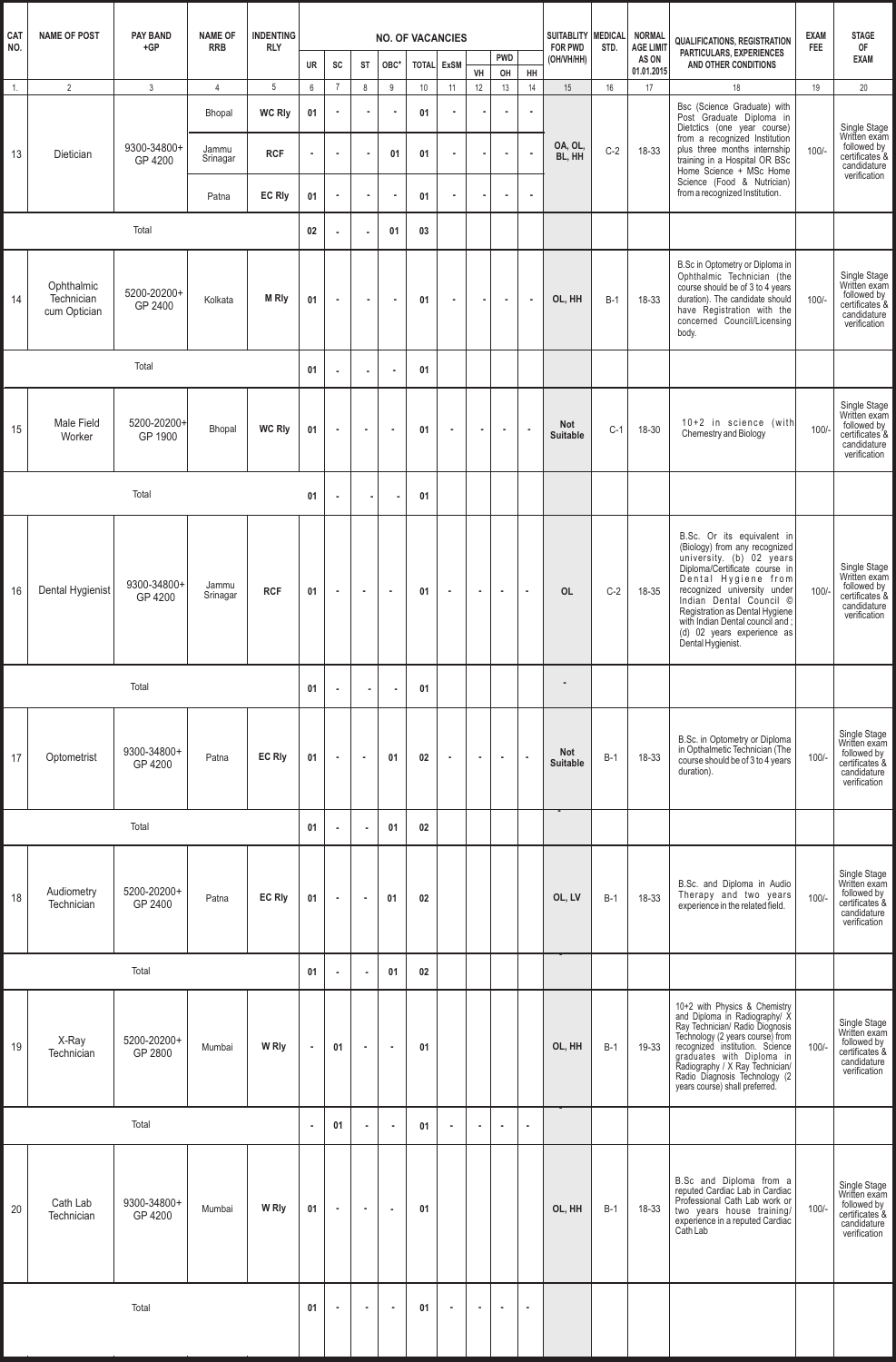**ABBREVIATIONS USED** : B-1, B-2, C-1 and C-2 = Various levels of Medical Standards which the candidates will have to qualify before appointment in Railways, B=Blind, BL= Both Leg, BLA= Both Leg & Both Arm ,CLW= Chittaranjan Loco Motive Works, C Rly= Central Railway, DD = Demand Draft, DLW= Diesel Loco Works, E Rly= Eastern Railway, EC Rly= East Central Railway, ECo Rly= East Coast Railway, EN= Employment Notice ,Ex.SM = Ex-Servicemen, GP=Grade Pay, HH = Hearing Handicapped, ICF= Integral Coach Factory, IPO = Indian Postal Order, LV= Low vision, MW= Muscular Weakness, NOC = No Objection Certificate, N Rly= Northern Railway, NC Rly= North Central Railway, NE Rly= North Eastern Railway, NW Rly= North Western Railway, OA= One Arm, OAL= One Arm & one Leg, OMR = Optical Mark Reader answer sheet, OBC = Other Backward Classes, OH = Orthopaedically Handicapped, OL=One Leg, PWD = Persons With Disability, RCF = Rail Coach Factory, Rly= Railway, RRB = Railway Recruitment Board, SC = Scheduled Caste, ST= Scheduled Tribe, S Rly= Southern Railway, SC Rly= South Central Railway, SE Rly= South Eastern Railway, SEC Rly= South East Central Railway, SW Rly= South Western Railway, SRD = Special Recruitment Drive, UR = Unreserved (General), VH=- Visually Handicapped , WRly= Western Railway ,WC Rly= West Central Railway, M Rly=Metro Railway/Kolkata

# **1.(A) GENERAL INSTRUCTIONS**

# **1.01 CANDIDATES SHOULD NOTE THAT:-**

- (i) Written examination for para medical categories will be held on the same day by all Participating RRBs.
- (ii) **As the examination is to be held by all RRBs simultaneously, candidates can submit ONLINE application to any one RRB only, for a particularpost.**
- 1.02 (a) Admission to the written examination will be purely provisional, subject to their satisfying the prescribed eligibility conditions.
	- (b) Mere issue of call letter/e-admit card to candidates will NOTimply that their candidature has been finally accepted by the RRB.
		- (c) RRBs conduct verification of eligibility conditions, with reference to original documents, only after candidates have qualified in all the stages of examination. RRBs may reject the applications of candidates at any stage of recruitment process in case the candidates are not fulfilling the requisite criteria, and if appointed, such a candidate(s) are liable to be removed from service summarily.
		- (d) Before applying for any post, candidates should satisfy themselves that they fulfill all the eligibility norms including educational qualification(s) and medical standard(s) (Refer Para 9).
		- (e) Candidates should ensure that they have requisite Educational/Technical qualifications from recognized Board/University/ Institute as on the **date of submission of the application**for this Centralised Employment Notice. Those awaiting results of the final examination need NOTapply.
- 1.03 Candidates who have been debarred for life from all RRB/RRC examinations or candidates who have been debarred for a specified period which is not yet completed, need NOT apply in response to this Centralised Employment Notice. Their candidature will be rejected during any stage of recruitment as and when detected.
- 1.04 Candidates submitting more than one application with different particulars like name/Father's Name/ Community/photo (face)/ educational and/ or Technical qualification will be summarily rejected & also debarred from RRB examinations as per para 13 given below. Acandidate will also be debarred from examinations of all RRBs for a specified period/or lifetime if (i) the candidate submits applications for a particular post to more than one RRB, (ii) the candidate submits multiple applications for the same post and category, (iii) the candidate submits multiple applications with different community for the same post  $\&$  category, (iv) the candidate submits multiple applications with different photo (face) and different name for same post  $\&$  category and (v) the candidate submits multiple applications with different documents for the same post & category.
- 1.05 Signatures of the candidates on Application Form, Answer Sheet, Question Booklet and other prescribed places should be identical, either in English or Hindi, and must be in **running hand and not in block/capital or disjointed letters. Signatures in different style or language, at the time of application, written examination and document verification etc., may result in cancellation of candidature.**
- 1.06 Candidates should note that only the Name, Father's Name and Date of Birth as recorded in the Matriculation/High School Examination Certificate or an equivalent Certificate as on the date of submission of applications will be accepted by the RRBs.

**NOTE: -** In case candidate has changed his name then gazette notification or any other legal document as applicable should be submitted at the time of document verification. Such candidates should indicate their changed name in the application. However other details should match with the Matriculation or equivalent certificate.

- 1.07 **Preference forpost(s) and /or Railway(s)/Unit: Candidates should give their order of preference of Category of post(s) and / or the Railway(s)/Unit while applying. RRB will allot the post and the Railway/ Unit to the selected candidates as per the preference of the candidates subject to merit and vacancy position. However, RRBs reserve the right to allot even non-preferred Post and/orRailway/Unit subject to merit and vacancy position.**
- 1.08 Selection by RRB does not confer upon candidates any right of appointment in the Railways. The function of the RRB is to recommend names of suitable candidates to the Chief Personnel Officer of the Zonal Railway/Production Unit concerned who in turn issues the offer of appointment letter subject to availability of vacancies and candidates being found medically fit and satisfying all eligibility criteria.
- 1.09 Ordinarily, a railway servant shall be employed throughout his service on the railway or railway establishment to which he/she is posted on first appointment and shall have no claim as of right for transfer to another railway or another establishment. In the exigencies of service, however, it shall be open to the **CompetentAuthoritytotransferthe railwayservanttoanyotherdepartment orrailway orrailway establishmentincludingaprojectinoroutofIndia.**
- 1.10 Selected candidates will have to undergo training wherever training is prescribed for the post.
- 1.11 Emoluments on initial appointment will be minimum pay of the Pay Band plus Grade Pay plus other allowances as admissible at that time. During training period only stipend will be paid as applicable. Candidates may have to give security deposit and execute indemnity bond wherever necessary.
- 1.12 Free Second Class Railway Pass as admissible will be issued to candidates belonging to SC/STcommunities when they are called for written examination/document verification, provided they submit/upload valid caste certificate along with ONLINE application.
- 1.13 Selected male candidates who are finally appointed are liable for active service in Railway Engineers' Unit of Territorial Army.
- 1.14 Female candidates are also eligible for all the posts. However, it may be noted that some categories involve duties which are arduous in nature and call for working in shifts at odd hours, at road side station and also away from headquarters.
- 1.15 The number of vacancies indicated in this Centralised Employment Notice is provisional and may increase or decrease or even become NIL depending upon the actual needs of the Railway Administration. The Administration also reserves the right to cancel the notified vacancies at its discretion and such decision will be final and binding on all. In the event of cancellation of notified vacancies, the examination fee paid by the candidates will not be refunded.
- 1.16 Serving Defence Personnel likely to be released within one year of the closing date (i.e. 00.00.2014) can also apply against Ex-Servicemen vacancies.
- 1.17 Any subsequent change(s) in the terms and conditions of this Centralised Employment Notice as per extant rules will stand good. RRBs reserve the right to incorporate any subsequent changes/modifications/ additions in the term & conditions to recruitment under this Centralised Employment Notice as necessitated and applicable.

# **1 (B) RESERVATION :**

Reservation for Scheduled Caste (SC), Scheduled Tribe (ST), Other Backward Classes (OBC), Ex-Servicemen (Ex-SM) and Persons with Disabilities (PWD) for the categories (posts), wherever applicable and admissible, and as communicated by the Indenting Railways/Production Units under extant rules, has been taken care of (as per the vacancy table).

**NOTE-I: -** While all candidates, irrespective of community may be considered against UR vacancies, against the vacancies earmarked for specific communities (SC/ST/OBC), only candidates belonging to that community/group will be considered. For this purpose SC/ST/OBC candidates should furnish Caste Certificate from competent authorities as per the format given at Annexure-3 (for SC/ST candidates) and Annexure-4 (for OBC candidates) at the time of Document Verification. Further, in case of OBC candidates, the certificates should specifically indicate that the candidate does not belong to the Persons/Sections (Creamy Layer)' mentioned in Column.3 of the Schedule of the Government of India, Department of Personnel and Training O.M.No.36012/22/93-Estt. (SCT) dated 08.09.93 & its subsequent revision through O.M.No.36033/3/2004-Estt. (Res) dated 09.03.2004, and further revision if any received till the closing date of this Centralised Employment Notice.

**NOTE-II: -** Vacancies for Ex-Servicemen and Persons with Disability (PWD) wherever given in the above vacancy table are not separate but included in the total number of vacancies. In case of Persons with Disability (PWD), if any vacancies which are reserved for them cannot be filled due to non-availability of suitable candidates under that category of Disability or for any other sufficient reason such vacancy/vacancies shall not be filled and shall be carried forward as "Backlog Reserved Vacancy".

**NOTE-III: - Candidates applying against reserved vacancies (SC/ST/OBC) and/or seeking age relaxation must submit requisite caste certificate in the prescribed format from the competent authority (The Certificates, as applicable should be submitted during document verification). Otherwise, their claim for reserved status (SC/ST/OBC) will not be entertained and the candidature / application of such candidates, if fulfilling all the eligibility conditions forGeneral (Un-reserved) category, will be considered underGeneral(UR) vacancy only.**

**NOTE-IV: -** Candidates belonging to SC/ST/OBC who fulfill required educational qualification/Technical qualifications can also apply against UR vacancies. They will however, have to compete with the UR candidates. No age relaxation will be allowed to such SC/ST/OBC candidates applying against UR vacancies. However candidates have to indicate their actual community in the application.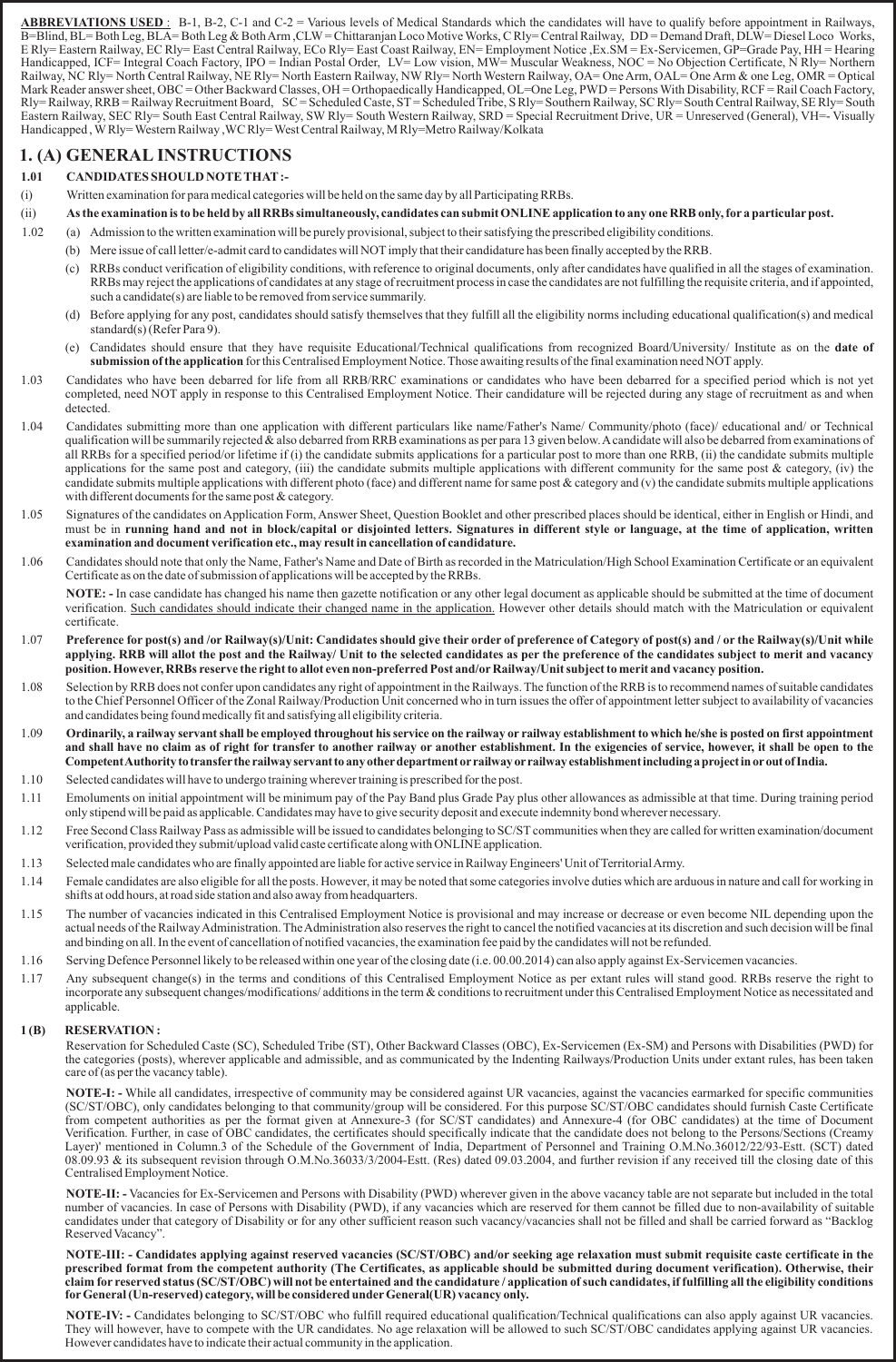# **ELIGIBILITYCRITERIA:**

- 2.0 AGE LIMIT: The lower and upper age limit indicated for a particular post(s) in the vacancy table will be reckoned as on 01.01.2015. The upper age limit is relaxable as under, subject to submission of requisite certificates:
- 2.01. **By 5 years forSC/STcandidates.**
- 2.02. **By 3 years forOBC candidates.**
- 2.03. No age relaxation is allowed to SC/ST/OBC candidates applying against unreserved vacancies.
- 2.04. **ForEx-Servicemen, up to the extent of service rendered in Defence, plus 3 years, provided they have put in more than 6 months service after attestation.**
- 2.05. By 5 years for candidates who have ordinarily been domiciled in the State of Jammu & Kashmir during the period from 01.01.1980 to 31.12.1989.
- 2.06. By 10 years for Persons with Disabilities (PWD) 13 years for OBC (PWD) and 15 years for SC (PWD).
- 2.07. Upper age limit in case of widows, divorced women and women judicially separated from husband but not remarried shall be 35 years for Unreserved, 38 years for OBC and 40 years for SC/ST candidates.
- 2.08. For serving Group "C" and erstwhile Group 'D' Railway Staff, Casual Labour and Substitutes, the upper age limit will be up to 40 years for Unreserved candidates, 45 years for SC/ST candidates and 43 years for OBC candidates, provided they have put in a minimum of 3 years service (continuous or in broken spells). For those working in Quasi-Administrative offices of the Railway organization such as Railway Canteens, Co-operative Societies and institutes, the relaxation in upper age limit will be up to the length of service rendered, subject to a maximum of 5 years.

**NOTE:** - In case of such post(s)/category(ies) for which higher age limit have been prescribed specifically, those specific age limit shall apply (refer 2.07 & 2.08 above). 2.09. The date of birth for candidates for different age groups should be between the dates given below (Both dates inclusive):

| Sl.No | Age Group           |                  | <b>Upper Date of Birth</b> | <b>Lower Date of</b> | <b>Remarks</b>       |                                    |  |  |
|-------|---------------------|------------------|----------------------------|----------------------|----------------------|------------------------------------|--|--|
|       |                     | UR.              | <b>OBC</b>                 | <b>SC/ST</b>         | <b>Birth for all</b> |                                    |  |  |
| 1.    | 18 to 30            | $02 - 01 - 1985$ | $02 - 01 - 1982$           | $02 - 01 - 1980$     | $01 - 01 - 1997$     |                                    |  |  |
| 2.    | 18 to 33            | $02 - 01 - 1982$ | $02 - 01 - 1979$           | $02 - 01 - 1977$     | $01 - 01 - 1997$     | For categories                     |  |  |
| 3.    | 19 to 33            | $02 - 01 - 1982$ | $02 - 01 - 1979$           | $02 - 01 - 1977$     | $01 - 01 - 1996$     | listed in<br>para 2.01 to 2.08.    |  |  |
| 4.    | 20 to 33            | $02 - 01 - 1982$ | $02 - 01 - 1979$           | $02 - 01 - 1977$     | $01 - 01 - 1995$     | Age relaxation                     |  |  |
| 5.    | 20 to 35            | $02 - 01 - 1980$ | $02 - 01 - 1977$           | $02 - 01 - 1975$     | $01 - 01 - 1995$     | as indicated will be<br>applicable |  |  |
| 6.    | $20 \text{ to } 40$ | $02 - 01 - 1975$ | $02 - 01 - 1972$           | $02 - 01 - 1970$     | $01 - 01 - 1995$     | except 2.03                        |  |  |
| 7.    | 22 to 35            | $02 - 01 - 1980$ | $02 - 01 - 1977$           | $02 - 01 - 1975$     | $01 - 01 - 1993$     |                                    |  |  |

# 3.0 **EDUCATIONALQUALIFICATION :**

Candidates should have requisite Educational/Technical qualifications (as indicated in the vacancy table) from recognized Board/University /Institute as on the date of submission of the ONLINE application for this Centralized Employment Notice. Those awaiting results of the final examination need NOTapply. Candidates who have obtained diploma/degree through distance mode except AMIETE are not eligible to apply.

### 4.0 **EXAMINATION FEE :**

4.01. No examination fee for candidates belonging to SC/ST/Ex-Servicemen/ Persons with Disability (PWD)/ Women/Minorities and Economically Backward Classes having annual family income less than Rs. 50,000/-

\*Age group is indicated against the post notified in this notification.

**NOTE: -** Minorities mean Muslims, Christians, Sikhs, Buddhists, Jains and Zoroastrians (Parsis) (further revision if any received till the closing date of this Centralised Employment Notice). Minority candidates claiming waiver of examination fee will be required to furnish 'minority community declaration' affidavit on non-judicial stamp paper at the time of document verification to the effect that they belong to any of the above minority communities. If the affidavit is not produced at the time of document verification, the candidature will be rejected.

Economically Backward Classes candidates means those whose annual family income is less than Rs. 50,000/-. They have to submit income certificate at the time of document verification in the prescribed format as given in Annexure-7 on the letter head of the issuing authority.

- 4.02. **For Unreserved/OBC Male candidates** not coming within the purview of minority/economical backward classes/PWD/Ex-Servicemen, **examination fee is Rs. 100/- for all categories.**
- 4.03. The examination fee is non-refundable. It should be paid ONLINE using internet banking or debit/credit cards (service charges apply for all other banks, other than SBI, which will be borne by the candidates) or can be paid through challan in any branch of SBI or computerized Post Office Pay-In-Slip. If the payment of the fee made through a challan at SBI branch or computerized Post Office Pay-In-Slip, the receipt of the same should be preserved. The same can be called for verification at the time of Document Verification.
- 4.04. Applications not accompanied with examination fee, wherever required, will be summarily rejected.

# **5. HOWTO APPLY:**

5.01. Candidates can apply for a particular post to any one RRB only through ONLINE application mode by visiting the website of RRB concerned. The websites of RRBs is given in Para 15. Before applying, candidates are advised to go through the instructions available on the website of RRB and in this notification. The onus is on the candidate to prove that all the information provided/ submitted by him/her in the application is true.

**NOTE: -** The candidates are advised to submit ONLINE application separately, for the post(s) of that RRB to which he/she wants to apply. Examination fee, if applicable, has to be paid separately.

5.02. Candidates are required to go to the link provided for filling ONLINE application and fill up the personal details/BIO-DATA, fee paid etc. carefully.

**NOTE-I: -** Multiple posts with different qualifications and other requirements have been notified in this Notification. The candidates are required to indicate their Post-wise and / or Railway-wise preferences very carefully. Options once exercised in the ONLINE application shall be final and no request for change shall be entertained. Therefore, candidates are advised to be careful in exercise of option for post(s) and / or Railway(s)/PU(s).

**NOTE-II: -** Candidates should ensure that their Name, Father's Name, Date of Birth should exactly match as recorded in Matriculation or equivalent certificate. Any deviation found during Document Verification will lead to cancellation of candidature and also to debarment. In case any candidate has formally changed the name, then gazette notification or any other legal document, as applicable should be submitted at the time of Document Verification. Such candidates should indicate their changed name. However other details should match with the matriculation certificate.

**NOTE-III: -** Candidates are advised to indicate their active mobile number and valid e-mail ID in the ONLINE application and keep them active during the entire recruitment process as important messages will be sent by email and on mobile which will be deemed to have been read by the candidates.

5.03. The examination fee (unless exempted) should be paid ONLINE using internet banking or debit/credit cards (service charges apply for all other banks, other than SBI, which will be borne by the candidates) or can be paid through challan in any branch of SBI or computerized Post Office Pay-In-Slip. If the fee made through a challan at SBI branch, the receipt should be preserved. At the time of Document Verification, the same can be called for verification. After making payment of fee relevant details are required to be filled in the prescribed column of the ONLINE application.

#### **NOTE: - Candidates who opt to pay examination fee through "SBI challan" or "Computerized Post Office Pay-In-Slip" mode should note that the mode will be deactivated at the end of working hours on 28.11.2014 i.e. two days before the closing date.**

5.04. Candidates are required to take a print-out of blank "Template" provided on the link and affix their colour photograph (size 3.5cm x 3.5cm), Signature (in English or in Hindi), Left Thumb Impression at appropriate place (Ridges of the thumb impression must be clearly visible). They are also required to copy the prescribed declaration in their own running handwriting (not in capital / spaced out letters), with blue or black ball point pen (not in pencil, fountain pen or gel pen), in the space provided to the extent possible.

**NOTE: - Photographs:** The colour photograph of size 3.5 cm X 3.5 cm (not earlier than three months from the date of application), with clear front view of the candidate without cap and sunglasses, should be pasted on the "Template" in the space provided. Photostat copy of photograph is not permitted. Candidates may note that RRBs may, at any stage, reject the applications for pasting old/unclear photograph on the application or for any significant variations between photograph pasted in the Application Form and the actual physical appearance of the candidate. Candidates are advised to keep two additional copies of the same photograph ready with them for bringing along with Hall Ticket/e-Admit Card and valid Photo ID at the time of examination (Refer to para 7.04).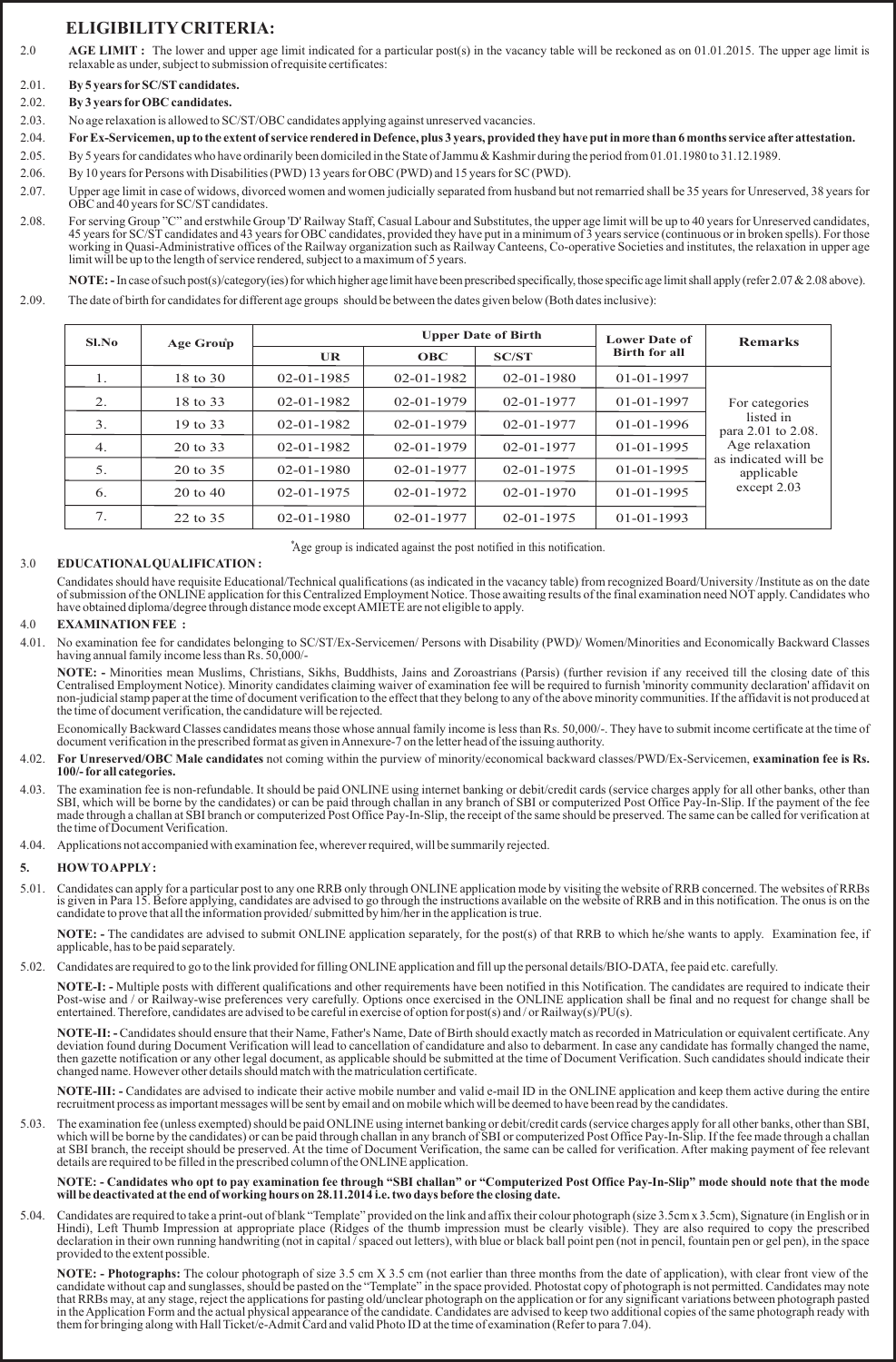- 5.05. Thereafter, the duly filled "Template", complete in all respect (including colour photograph, signature, left thumb impression and declaration) should be scanned (in colour JPG format, 100 DPI and size of the file should be between 100 Kb and 200 Kb) and uploaded. Candidates need NOT send any application printouts or certificates or copies to RRB concerned by post. The candidature of the candidates will be considered only on the strength of the information furnished in the ONLINE application.
- 5.06. During submission of ONLINE application, a Registration Number will be issued to each applicant. Candidates are advised to preserve/note their Registration Number for further stages of recruitment process / correspondence with RRB concerned.

NOTE-I: - Applications which are illegible, Mandatory columns not filled, incomplete, unsigned, signed in capital letters, without photo of candidate, not having requisite fee (if applicable) are liable to be rejected.

NOTE-II: - In case the application is rejected, candidates will be able to view their status ONLINE on the website of RRB concerned along with the reasons for rejection(s). SMS and e-mail alerts shall also be sent to the candidates on their registered mobile number and e-mail ID, as indicated in their ONLINE application. Candidates whose application/candidature is rejected will NOT be intimated by post.

**NOTE-III: -** To avoid last minute rush, candidates are advised in their own interest to submit ONLINE application much before the closing date since there may be a possibility of inability/failure to log on to the website of RRB concerned on account of heavy load on the internet or website jam during last days.

**NOTE-IV: -**Railway Recruitment Board(s) (RRBs) do not accept any responsibility for the candidates not being able to submit their application within the last day on account of aforesaid reasons or any other reason.

## 5 (A). **ENCLOSURES TO BE UPLOADED ALONG WITH APPLICATION FORM:**

SC/STcandidates who want to avail the facility of free travel authority (Second Class Railway Pass) for written examination/document verification should also upload their caste certificate (as per Annexure -3) issued by the competent authority. At the time of obtaining reservation and traveling, the Reservation Clerk and/or Ticket Checking Staff will ask for the original SC/ST certificate for verification of genuineness of the candidate.

**NOTE:** - No print-out/hard copy of application complete in all respect and/or SC/ST certificate needs to be sent to the RRB concerned.

Submit ONLINE application separately, for the post(s) of that RRB to which he/she wants to apply. Examination fee, if applicable, has to be paid separately.

# **Steps to submit ONLINE Application**

- 01. Visit the website of the RRB to which the candidate wants to apply (refer Para 15 of the CEN).
- 02. Click on the "ONLINE/E-Application" Link.
- 03. Click on the "New Registration" link.
- 04. Fill in the basic details viz. Name, Father's name, Date of Birth, e-mail Address and Mobile number etc.
- 05. Follow the instructions and complete the registration process step-by-step for getting a Registration Number & Password.
- 06. Login using the Registration Number and Password. Select the post.
- 07. Fill up other details such as educational qualification etc. Depending upon the educational qualification of the candidate, the eligible post(s) matching with the qualification (of the candidate) in that RRB shall be listed out. Similarly if that RRB has vacancies from more than one Railway/Unit, then all such units will also be listed out. Candidates have to indicate their priority/ preference for the post(s) and/or Railway(s)/Unit(s).
- 08. Pay examination fee (Rs.100/- only), if applicable, online using Credit/Debit Card or Internet Banking. Exam fee can also be paid through SBI Branch or any computerised Post Office after downloading a pre-printed Challan/Pay-In-Slip. Ensure payment of exam fee is done only during the dates mentioned in the Challan/Pay-In-Slip.

**NOTE: - Candidates who opt to pay examination fee through "SBI challan" or "Computerized Post Office Pay-In-Slip" mode should note that the mode will be deactivated at the end of working hours on 28.11.2014 i.e. two days before the closing date.**

- 09. Download the blank "Template" by clicking on the link "Download Template". This "Template" has the space for affixing your signature, photograph, left thumb impression and the declaration.
- 10. Affix your colour photograph (of size 3.5 cm x 3.5 cm), clear left hand thumb impression, Signature and also copy the declaration given in your own running handwriting (not in capital / spaced out letters), with blue or black ball point pen (not in pencil, fountain pen or gel pen), to the extent possible, in the spaces provided on the downloaded blank "Template".
- 11. Scan the duly filled "Template" in colour JPG format, 100 DPI and size of the file should be between 100 Kb and 200 Kb.
- 12. Login with Registration Number and Password in the link for "UPLOAD" and thereafter, upload the file/scanned filled "Template".
- 13. Candidates belonging to SC/ST who want to avail the facility of free travel authority (second class Railway Pass) have to upload scanned copy of their SC/ST certificates also. Scan the certificate in the JPG format. Size of the file should be between 50 Kb and 100 Kb.
- 14. Submit the application. Print out the acknowledgement for records.
- 15. Even after final submission if a candidate wishes to make any modifications, he/she can do so but for any such modification additional fee of Rs.100/- shall be payable. This fee for modification shall be applicable even to candidate belonging to exempted categories (i.e. SC/ST/PWD/Ex-SM/Woman/Minority/economically backward class candidates).
- 16. To modify application already submitted ONLINE, go to the "ONLINE/E-Application" link on the website of the choosen RRB.
- 17. Click on the 'Modify Application' link.
- 18. Login using Registration Number and Password.
- 19 Pay additional fee (Rs.100/-) either online or through SBI branch/computerized Post Office after downloading a pre-printed Challan/Pay-In-Slip. Ensure payment is done within the dates mentioned in the challan.

### 5 (B). **VERIFICATION OF ORIGINAL DOCUMENTS AND FORMAT OF CERTIFICATES:**

- (I) Matriculation/High School Examination Certificate or Equivalent certificate (Proof for Date of Birth and Matric Qualification).
- (ii) Diploma / Degree Certificate (As applicable).
- (iii) Caste Certificate for SC/ST Annexure-3.
- (iv) Caste Certificate for OBC Annexure-4.
- (v) Income Certificate for Waiving Examination Fee Annexure-7.
- (vi) Medical Certificate for Persons with Disabilities (PWD) Annexure-9.
- (vii) NOC from serving employees/Ex-Servicemen.
- (viii) Minority declaration on Non-judicial Stamp Paper.

**NOTE-I : -** Candidates who wish to be considered against vacancies reserved / or seek age-relaxation must submit the requisite/relevant certificate in original issued by the competent authority, in the prescribed format at the time of Document Verification. Otherwise, their claim for SC/ST/OBC/Ex-SM/PWD status will not be entertained and their candidature/ applications will be considered under General (UR) category, if eligible. The formats of the certificates are annexed. Certificates obtained in any other format will not be accepted.

**NOTE-II: -** All Certificates should be either in English or in Hindi only. Where certificates are not in English / Hindi, self attested translated version (In Hindi / English) should be produced wherever /whenever required.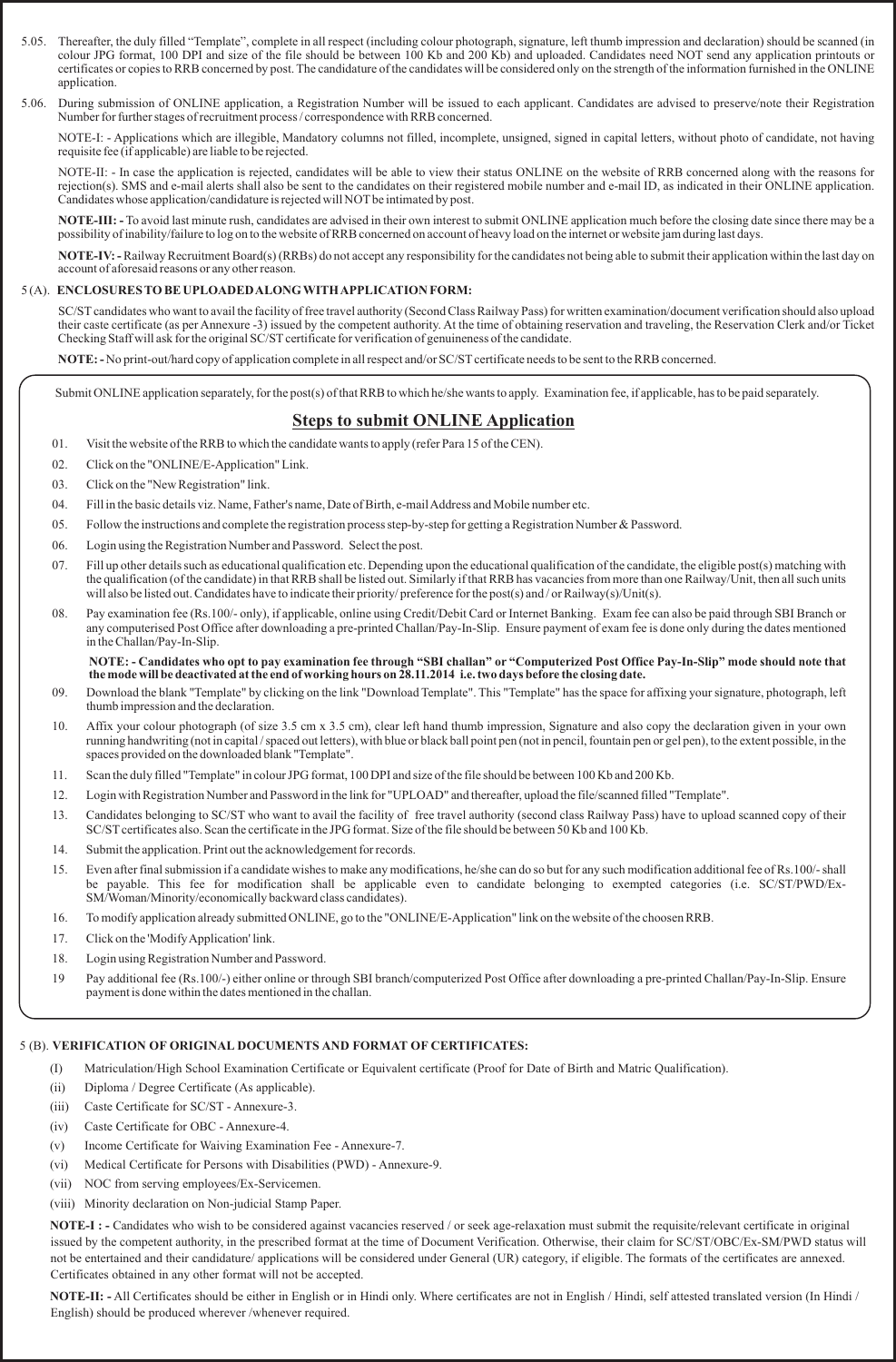# 6. **INVALID APPLICATIONS/REJECTIONS:**

Candidates are requested to read all instructions thoroughly before submitting ONLINE application to any RRB. Otherwise their applications are likely to be rejected on one or more of the following reasons. In case the application is rejected, candidates will be able to view their status ONLINE on the website of RRB concerned along with the reasons for rejection(s). SMS and e-mail alerts shall also be sent to the candidates on their registered mobile numbers and e-mail IDs, if indicated in their ONLINE application. Candidates will not be intimated by post regarding the reason(s) of rejection.

- 6.01 Declaration Passage not copied in the Application Form /copied in capital letters.
- 6.02 Application without signature/signature in capital or spaced out letters.
- 6.03 Left thumb impression not affixed/blurred/smudged on the Application Form.
- 6.04 Application without Colour photo (or) photo with cap, wearing Goggles, disfigured, small size or unrecognizable or scanned or Photostat copy.
- 6.05 Not possessing the prescribed qualification for the post(s) on the date of submission of application.
- 6.06 Over-aged or under-aged or Date of Birth not filled or wrongly filled.
- 6.07 Candidate's name figuring in the debarred list.
- 6.08 Multiple applications for same post to one RRB/different RRBs.
- 6.09 Any other irregularities which are considered invalid by RRB.

## **7. HALL TICKET (e-ADMIT CARDS) FOR WRITTEN EXAMINATION:**

- 7.01 Candidates can verify their eligibility from the website of RRB concerned. SMS and e-mail messages will be sent to all eligible candidates. Candidates should keep their mobile numbers and emails active till the end of document verification. RRBs will not entertain any request for change of mobile number and e-mail address at any stage.
- 7.02 The e-admit card to the eligible candidates shall be available TWO weeks before commencement of the written examination on the website of RRB concerned for downloading. No admit card will be sent to candidates by RRBs by post. However, in case of SC/ST candidates who have uploaded their proper community certificate for availing the benefit of free travel authority (Second Class Railway Pass). Free travel authority (for written examination/interview/document verification) will be sent to candidates by RRB concerned by post well in advance of the examination.
- 7.03 Candidates must bring their e-admit cards along with a valid Photo ID (viz. Voter card, Aadhar Card, Driving License, PAN card, Passport, Identity Card issued by his employer in case the candidate is a Govt. employee, School/College/University Photo ID card etc.) in original into the examination hall, failing which candidates shall NOT be allowed to appear for the written examination.
- 7.04 Candidates must also bring two colour photographs (of size 3.5 cm x 3.5 cm), with clear front view of the candidate without cap and sunglasses, for appearing in the written examination.
- 7.05 RRB(s) will not entertain any request for any change in examination centre allotted to provisional eligible candidate(s).

### **8. RECRUITMENT PROCESS :**

- 8.01 The recruitment process for the post(s) notified in this Centralized Employment Notification is based on Single stage written examination followed by interview and / or verification of original documents.
- 8.02 Selection is made strictly as per merit, on the basis of written examination.
- 8.03 The Question papers shall be of Objective Multiple Choice Type. The questions paper will be in English, Hindi, Urdu and local languages as indicated in para 15.
- 8.04 The standard of questions for the written examination will be generally in conformity with the educational standards and/or minimum technical qualifications prescribed for the posts. The questions are likely to include subjects pertaining to General awareness, Arithmetic, General Intelligence and Reasoning, and General Science also. The Question paper will have approximately 100 questions.
- 8.05 There shall be negative marking in written examination and marks shall be deducted for each wrong answer  $\omega$  1/3 of the marks allotted for each question.
- 8.06 Candidates should read the instructions on the cover page of Question Booklet, OMR Answer Sheet and e-Admit Card carefully and follow them scrupulously. Failure to comply with the instructions may lead to non-evaluation of OMR answer sheet.
- 8.07 Duration: Duration of the examination will be 90 minutes.

**NOTE-I: -** Candidates are not permitted to use calculators and other electronic gadgets. They should not, therefore, bring the same inside the Examination Premises. If any candidate is found to possess mobile phone or any other means of wireless communication, in working or switched off mode, his/her candidature shall be cancelled forthwith and he/she will be debarred from RRB examinations.

**NOTE-II: -**Some of the RRB(s) may offer option for ONLINE examination also.

- 8.08 Based on the performance of candidates in the written examination and interview (wherever applicable) candidates equal to the number of vacancies are called for document verification in the main list. In addition, 30% extra candidates are also called as standby. However, they are considered for empanelment only if there is shortfall in empanelment from the main list. During document verification, candidates will have to produce their original certificates. No additional time will be given and the candidature of the candidates not producing their original certificates on the date of verification is liable to be forfeited.
- 8.09 Appointment of selected candidates is subject to their passing requisite Medical Fitness Test to be conducted by the Railway Administration, final verification of educational and community certificates and verification of antecedents/character of the candidates.

### **9. MEDICAL FITNESS TEST:**

Candidates recommended for appointment will have to pass requisite medical fitness test(s) conducted by the Railway Administration to ensure that the candidates are medically fit to carry out the duties connected with the post. Visual Acuity Standard is one of the important criteria of medical fitness of railway staff. The medical requirements against different medical standards for different categories are outlined below:

- (a) A-3: Physically fit all respects. Visual Standards-Distance Vision: 6/9, 6/9 with or without glasses (Power of lenses not to exceed 2D). Near Vision: Sn: 0.6, 0.6 with or without glasses and must pass test for Colour Vision, Binocular Vision, Field of Vision & Night Vision.
- (b) B-1: Physically fit in all respects, Visual Standards-Distance Vision: 6/9, 6/12 with or without glasses (power of lenses not to exceed 4D). Near Vision: Sn.0.6, 0.6 with or without glasses when reading or close work is required and must pass test for Colour Vision, Binocular Vision, Field of Vision & Night Vision.
- (c) B-2: Physically fit in all respects Visual standards-Distance Vision: 6/9, 6/12 with or without glasses (power not to exceed 4D). Near Vision: Sn: 0.6, 0.6 with or without glasses when reading or close work is required and must pass test for Field of Vision.
- (d) C-1: Physically fit in all respects. Visual Standards-Distance Vision: 6/12, 6/18 with or without glasses. Near Vision: Sn: 0.6, 0.6 with or without glasses when reading or close work is required.
- (e) C-2: Physically fit in all respects. Visual Standards Distance Vision: 6/12, Nil with or without glasses. Near Vision: Sn: 0.6 combined with or without glasses when reading or close work is required.

**Radial Keratotomy**: Candidates having undergone Radial Keratotomy may not be considered for recruitment to A-1, A-2, A-3 and B-1 categories. However candidates with such operation shall be considered for recruitment in B-2 categories and below, if otherwise medically fit.

**Note:** (i) Before indicating option(s) for categories in ONLINE Application, the applicant must ensure that he/she fulfills the prescribed medical standards for that category/post. (ii) Candidates qualifying in examinations for these posts but failing in prescribed medical examination(s) will not, under any circumstances, be considered for any alternative appointment. (iii) Candidates who do not fulfill the prescribed medical standards need not apply. (iv) The above medical standards (Criteria) are indicative and not exhaustive and apply to candidates in general. (v) For Ex-Servicemen different standards apply.

### **10. EX-SERVICEMEN CANDIDATES:**

This Centralised Employment Notice contains some vacancies reserved for Ex-Servicemen irrespective of their community. However, Ex-Servicemen may also apply against vacancies not earmarked for them, even for which they will be granted age relaxation and fee exemption as indicated in Para  $2 \& 4$  respectively.

10.01 The term "Ex-Servicemen" means 'a person who has served in any rank (whether as a Combatant or non-combatant) in the regular Army, Navy or Air Force of the Indian Union, but does not include a person who has served in the Defence Security Corps, the General Reserve Engineering Force, the Lok Sahayak Sena and the Para Military Forces; and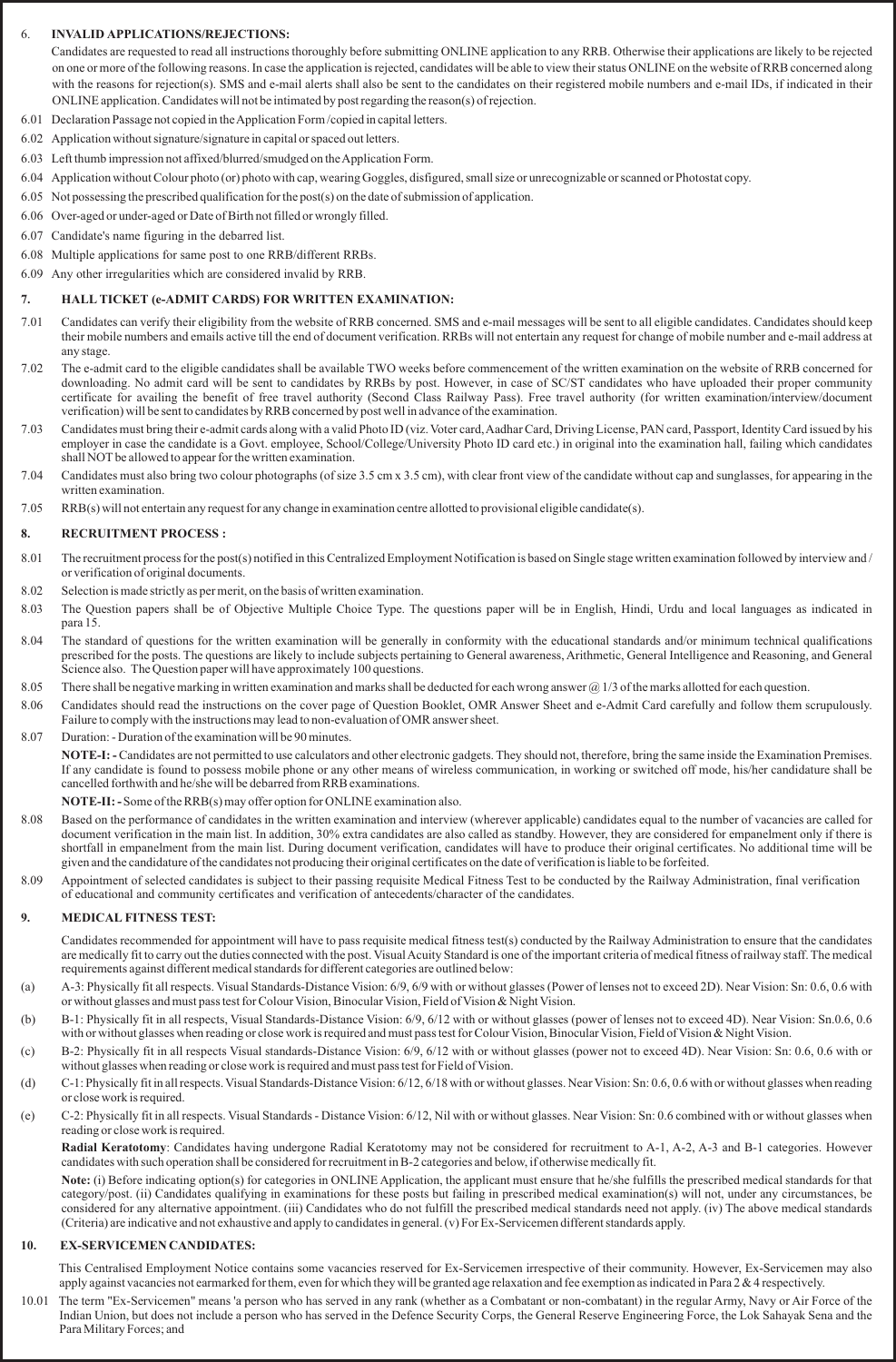- 10.02 Who has retired from such service after earning his/her pension or
- 10.03 Who has been released from such service on medical grounds attributed to military service or circumstances beyond his control and awarded medical or other disability pension or
- 10.04 Who has been released otherwise than on his own request as a result of reduction in such establishment or
- 10.05 Who has been released from such service after completing the specific period of engagement otherwise than on his own request or by way of dismissal or discharge on account of misconduct or inefficiency and has been given a gratuity and includes persons of the Territorial Army of the following categories: (a) Pension holders for continuous embodied service (b) Pensioners with disabilities attributable to military service and (c) Gallantry award winner.
- 10.06 For vacancies reserved for Ex-servicemen, an Ex-serviceman with 15 years active service in the Armed Forces with matriculation will be considered eligible to apply for the posts for which the minimum qualification is an University Degree.

Explanation : The persons serving in the Armed Forces of the Union, who on retirement from service would come under the category of Ex-Servicemen may be permitted to apply for re-employment one year before the completion of the specific terms of engagement and avail themselves of all concessions available to Ex-Servicemen but shall not be permitted to leave the uniform until they complete the specific terms of engagement in the Armed Forces of the Union. Ex-Servicemen candidates who have already secured employment under Central Government in Group 'C/D' will be permitted the benefit of age relaxation as prescribed for Ex-Servicemen for securing another employment in a higher grade or cadre in Group 'C/D' under Central Government. However, such candidates will not be considered against the vacancies reserved for Ex-Servicemen in the Central Govt. jobs.

10.07 Ex-Servicemen are required to clearly indicate all required particulars including community in the ONLINE Application and produce all documentary proofs including Community certificates in the prescribed format during document verification.

## **11. PERSONS WITH DISABILITIES (PWD)**

- 11.01 The suitability of a post for persons with disability has been indicated against each post, under the column 'suitable for PWD'. Persons with disability may apply against the vacancies earmarked for their respective community i.e UR/SC/ST/OBC, for those posts which have been identified as suitable for persons with disabilities.
- 11.02 Concessions: (i) Persons with disabilities are exempted from payment of examination fee irrespective of the fact whether the post is reserved or not. (ii) Relaxation of 10 years in upper age limit is applicable irrespective of the fact whether the post is reserved or not, provided the post is identified as suitable for PWDs. In addition, candidates belonging to OBC and SC/ST are eligible for normal relaxation of 3 and 5 years respectively.
- 11.03 Definitions of Disabilities: Definitions of categories of disabilities for the purpose of recruitment are given below: (a) Blindness: 'Blindness' refers to a condition where a person suffers from any of the following conditions, namely: (i) total absence of sight; or (ii) Visual acuity not exceeding 6/60 or 20/200 (snellen) in the better eye with correcting lens; (iii) Limitation of the field of vision subtending an angle of 20 degrees or worse: (b) Low vision: "Person with low vision" means a person with impairment of visual functioning even after treatment or standard refractive correction but who uses or is potentially capable of using vision for the planning or execution of a task with appropriate assistive device. (c) Hearing impairment: "Hearing Impairment" means lose of sixty decibels or more in the better ear in the conversational range of frequencies. (d) Loco Motor disability: "Loco Motor Disability" means disability of the bones, joints or muscles leading to substantial restriction of the movement of the limbs or any form of cerebral palsy. (e) Cerebral Palsy: "Cerebral Palsy" means a group of non-progressive conditions of a person characterized by abnormal motor control posture resulting from brain insult or injuries occurring in the pre-natal, pen-natal or infant period of development. (f) All the cases of orthopaedically handicapped persons would be covered under the category of "Loco Motor disability or cerebral palsy."
- 11.4 Degree of disability for relaxation: Only such persons would be eligible for relaxation of conditions in respective community in services / posts who suffer from not less than 40 percent of relevant disability. A person who wants to avail the benefit of relaxation will have to submit a Disability Certificate issued by a competent authority (Medical Board, Constituted either by Central or State Government). Annexure -9 may be taken for Guidance.
- 11.5 Competent authority to issue disability certificate: The competent authority to issue Disability Certificate shall be a Medical Board duly constituted by the Central or a State Government, The Central / State Government may constitute Medical Board(s) consisting of at least three members out of which at least one shall be a specialist in the particular field for assessing Loco Motor / cerebral / Visual / hearing disability, as the case may be.
- 11.6 Assistance of scribe: Visually Handicapped candidates / candidates whose writing speed is affected by cerebral Palsy can avail the assistance of SCRIBE for writing answers on their behalf. For engaging the SCRIBE, candidates will have to inform the RRBs in advance as per Annuxure-10. Engagement of SCRIBE will be subject to the following conditions: (a) The candidates will have to arrange their own SCRIBES on their own cost. (b) Separate Admit Cards/e-Admit Cards will be issued to SCRIBES accompanying the candidates. (c) Admit cards/e-Admit Cards should contain the particulars and photograph of the SCRIBE duly signed by him/her. (d) The candidate shall be responsible for any misconduct on the part of the scribe brought by him/her. (e) Candidates opting for SCRIBE will be supplied with Annuxure-10 by RRBs, the same should be filled up and sent to RRB within the date specified by RRBs, so that RRBs can issue Admit Cards/e-Admit Cards for SCRIBE also.
- 11.7 All one eyed candidates and VH candidates whose visual degree of disability is less than 40% shall not be considered as Visually Handicapped persons and the provision for engaging SCRIBE shall not be applicable to them.
- 11.8 All selected candidates will be subjected to medical examination by Railway Medical Authorities at the time of appointment and only those conforming to the medical standards as laid down in the Indian Railway Medical Manual and other extant provisions, as the case may be, will be eligible for appointment.

### **12. SERVING EMPLOYEES:**

Candidates serving in any Central / State Government Department including Railways or Public Sector Undertakings may apply directly to the RRBs, duly informing their Administration. The last date for submission of ONLINE applications will not be extended on any account. The shortlisted candidates shall be required to produce NO OBJECTION CERTIFICATE (NOC) from the employer during Document Verification without fail. Otherwise their candidature will be cancelled.

**NOTE: -** Candidates should note that in case a communication is received from their employer by the RRB concerned withholding permission to the candidates applying for/appearing at the examination, their application/candidature will be liable to be rejected /cancelled.

### **13. IMPERSONATION / SUPPRESSION OFFACTS WARNING:**

- 13.01 **No Candidate should attempt impersonation or take the help of any impersonator at any stage of the selection process. Such candidates will be debarred for life from appearing in all RRB examinations as well as debarred from any appointment in Railways. In addition, legal action may also be taken against such candidate.**
- 13.02 Any candidate found using unfair means in the examination or sending someone else in his/her place to appear in the examination will be debarred from appearing in all the examinations of all the RRBs for lifetime. He/she will also be debarred from getting any appointment in the Railways. Such candidates are also liable for prosecution.
- 13.03 Furnishing of any false information to the RRB or deliberate suppression of any information at any stage will render the candidate disqualified and debarred from appearing at any selection or examination for appointment on the Railways or to any other Government service and if appointed the service of such candidate is liable to be terminated.
- 13.04 Any material suppression of facts or submitting of forged certificate / caste certificate by a candidate for securing eligibility and / or obtaining privileges, including free travel for appearing in the examination shall lead to rejection of his / her candidature for the particular recruitment for which he/she has applied. Further, he/ she will also be debarred from all examinations conducted by all RRBs all over the country for a period of 2 years and legal action can be initiated, if warranted.
- 13.05 A candidate will be debarred from examinations of all RRBs for a specified period/lifetime if (i) the candidate submits multiple applications with different community, (ii) the candidate submits multiple applications with different photo (face) and (iii) the candidate submits multiple applications with different documents.

### **14. MISCELLANEOUS:**

- 14.01 The entire Centralised Employment Notice along with all Annexure will also be available on the websites of RRBs.
- 14.02 All Certificates should be either in English or in Hindi only. Where certificates are not in English / Hindi, self attested translated version (In Hindi / English) should be produced wherever /whenever required.
- 14.03 RRBs reserve the right to reject the candidature of any applicant at any stage of the process of recruitment, if any irregularity / deficiency is noticed in the application.
- 14.04 RRBs reserve the right to conduct additional written examination / document verification at any stage. RRBs also reserve the right to cancel part or whole of any recruitment process at any stage for any of the categories notified in this Centralised Employment Notice without assigning any reason thereof.